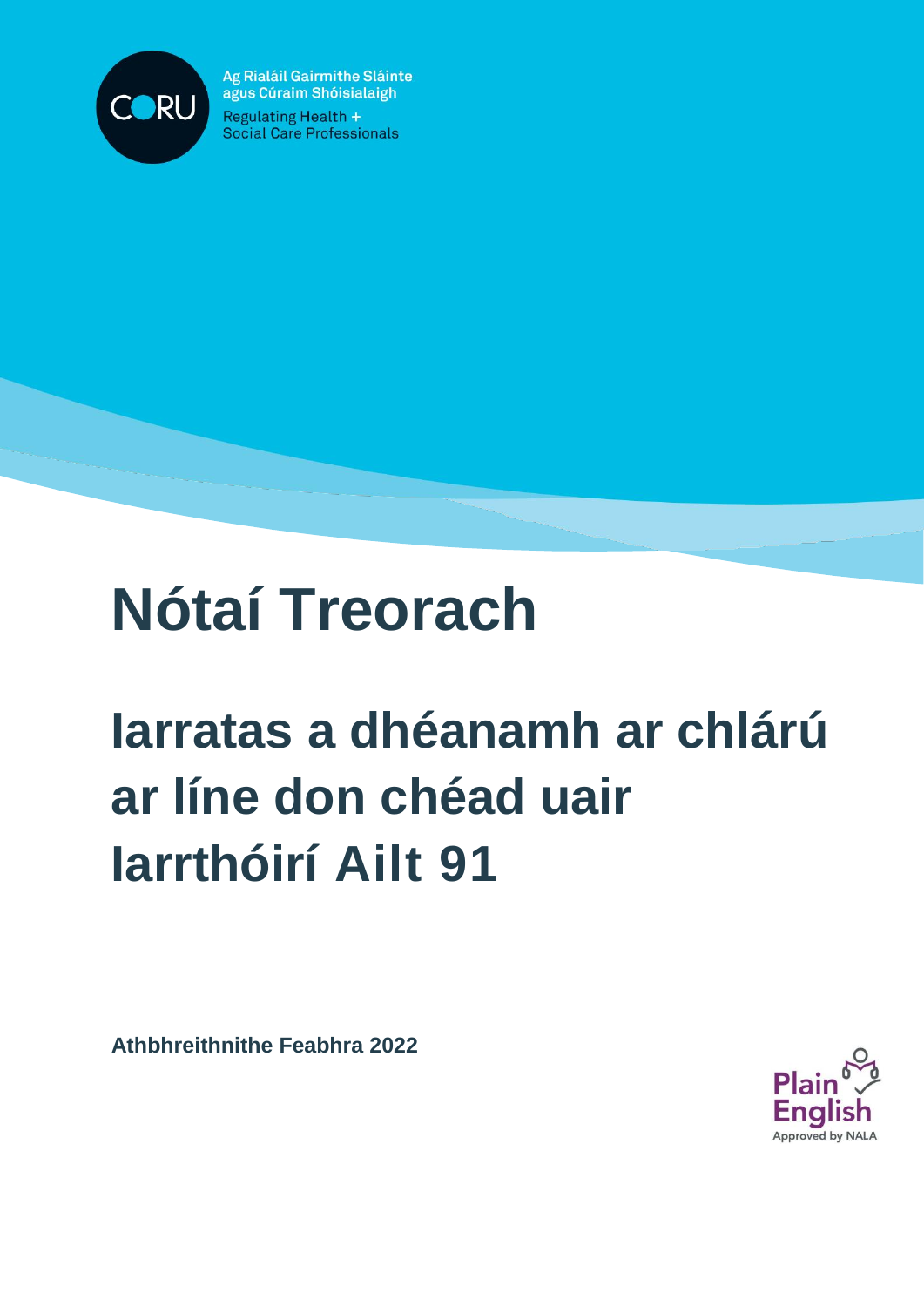# **Clár Ábhair**

| 1.                              | Léigh na treoirlínte seo go cúramach                                | 3              |
|---------------------------------|---------------------------------------------------------------------|----------------|
| 2.                              | <b>Treoirlínte d'iarrthóirí Ailt 91</b>                             | 3              |
|                                 | Ag seoladh do dhoiciméid chugainn                                   | 3              |
| 3.                              | Na céimeanna a chaithfidh tú a leanúint chun clárú                  | 4              |
|                                 | larratas ar chlárú                                                  | 4              |
| 4.                              | Doiciméid tacaíochta ag teastáil                                    | $\overline{7}$ |
|                                 | D'iarratas ar chlárú a chomhlánú                                    | 9              |
|                                 | Ní mór duit an méid seo a leanas a dhéanamh                         | 9              |
|                                 | Seachain an méid seo a leanas a dhéanamh                            | 10             |
| 5.                              | Ní mór do gach iarrthóir an t-eolas seo a leanas a chur san áireamh | 12             |
|                                 | Eolas ginearálta                                                    | 12             |
|                                 | Sonraí comhaltaí iomchuí                                            | 13             |
|                                 | Freagraí ar gach ceist 'cuí agus ceart'                             | 14             |
|                                 | Ciontuithe caite                                                    | 15             |
|                                 | Eolas faoi riochtaí sláinte ábhartha                                | 15             |
|                                 | Grinnfhiosrúchán leis an mBiúró Náisiúnta Grinnfhiosrúcháin         | 15             |
|                                 | Deimhniú Imréitigh Coiriúil                                         | 18             |
|                                 | Ag íoc na táille                                                    | 19             |
|                                 | Cad a tharlaíonn ina dhiaidh sin?                                   | 20             |
|                                 | larratais neamhiomlána a dhúnadh                                    | 20             |
| 6.                              | <b>larrthóirí Ailt 91</b>                                           | 21             |
|                                 | Cathain is féidir leat iarratas a dhéanamh?                         | 23             |
|                                 | Doiciméid tacaíochta                                                | 24             |
|                                 | Cruthúnas ar chleachtas gairmiúil                                   | 25             |
|                                 | Cleachtadh príobháideach                                            | 26             |
|                                 | Stair ghairme                                                       | 29             |
| <b>Gluais</b>                   |                                                                     |                |
| <b>Teagmhálaithe úsáideacha</b> |                                                                     |                |
|                                 | Déan teagmháil linn le do thoil má tá aon cheist agat               | 34             |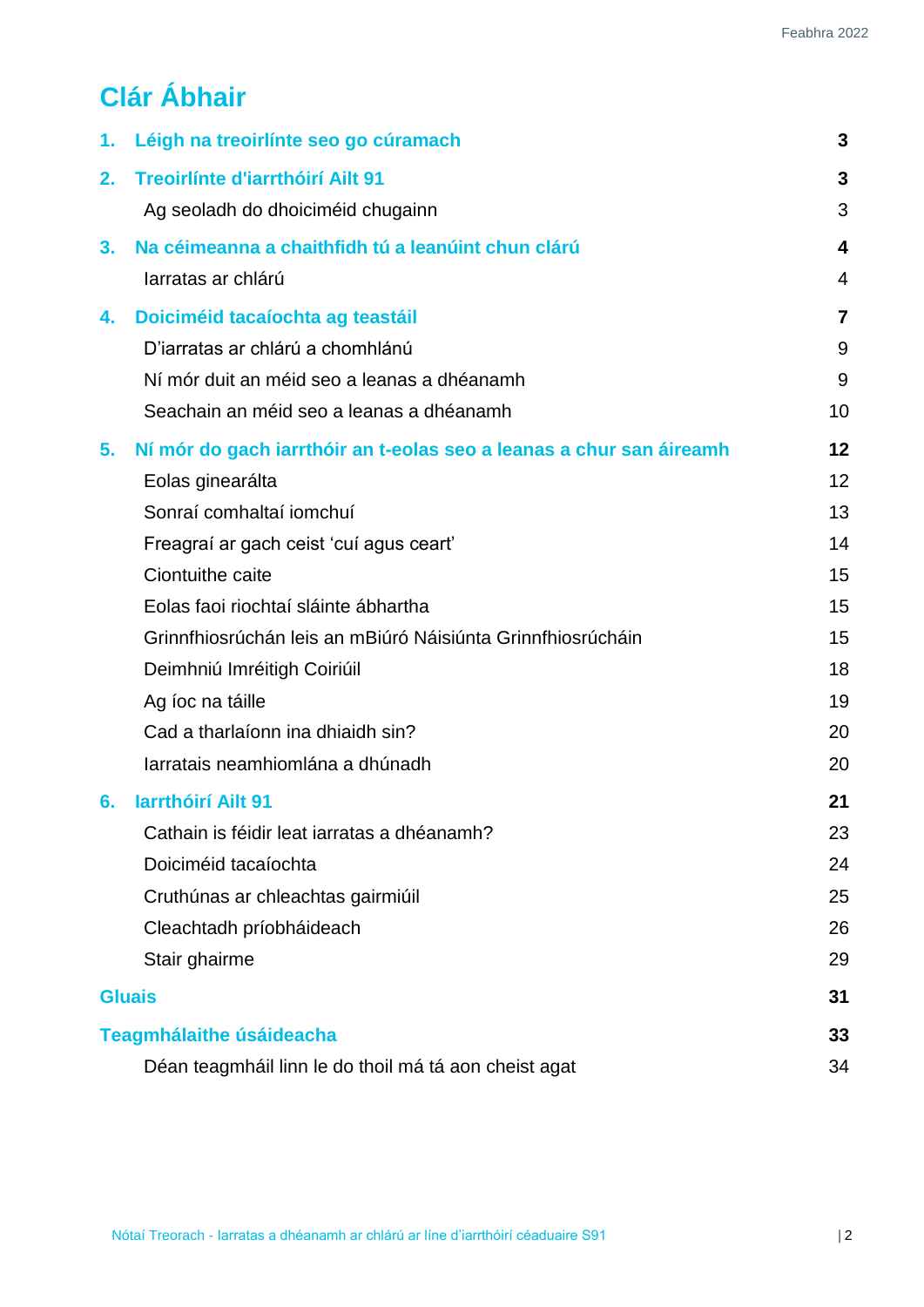# <span id="page-2-0"></span>**1. Léigh na treoirlínte seo go cúramach**

Léigh na nótaí treorach seo go cúramach le do thoil sula gcomhlánaíonn tú an próiseas iarratais ar líne. Tóg do chuid ama ag léamh agus bíodh a fhios agat go bhféadfadh sé tógáil níos faide ná mar a cheapann tú roinnt faisnéise a theastaíonn uainn a fháil. Braithfidh sé seo go léir ar do chúinsí ach má tá aon rud ann nach dtuigeann tú, déan teagmháil linn ag:

- [registration@coru.ie](mailto:registration@coru.ie)
- guthán 01 293 3160.  $\mathbf{v}$

Comhlánaigh an t-iarratas ar líne le do thoil sula ndéanann tú iarratas ar r-Ghrinnfhiosrú (mínithe ar leathanaigh 15 go 17). Beidh ort doiciméid tacaíochta a sheoladh chugainn laistigh de 30 lá ó d'iarratas ar líne.

## <span id="page-2-1"></span>**2. Treoirlínte d'iarrthóirí Ailt 91**

Mar iarrthóir Ailt 91, is féidir leat iarratas a dhéanamh ar chlárú le CORU faoin Acht um Ghairmithe Sláinte agus Cúraim Shóisialaigh 2005 (arna leasú).

Is éard is iarrthóir Ailt 91 (S91) ann ná duine a bhí ag cleachtadh a ghairme i bPoblacht na hÉireann le 2 bhliain ar a laghad le linn na 5 bliana roimh oscailt an chláir.

## <span id="page-2-2"></span>**Ag seoladh do dhoiciméid chugainn**

Íoslódáil na foirmeacha ábhartha agus an leathanach clúdaigh iarratais. Beidh d'uimhir thagartha iarratais uathúil ar an leathanach clúdaigh. Insímid duit faoi dhoiciméid ábhartha ar leathanach 24.

Comhlánaigh na foirmeacha agus an leathanach clúdaigh agus cuir iad i ríomhphost chuig: [registration@coru.ie.](mailto:registration@coru.ie)

#### **Tabhair faoi deara le do thoil: baint dheonach**

Má baineadh den chlár go deonach thú agus más mian leat filleadh ar an gclár i bPoblacht na hÉireann, ná déan iarratas ar líne le do thoil. Déan tagairt le do thoil do na riachtanais Athchóirithe ar an suíomh gréasáin ag<http://www.coru.ie/>

#### **Cealú mar gheall ar neamhíocaíocht táillí**

Má baineadh den chlár thú mar gheall ar neamhíocaíocht táillí agus más mian leat filleadh ar an gclár i bPoblacht na hÉireann, déan teagmháil linn le do thoil ag:

- [registration@coru.ie n](mailto:registration@coru.ie)ó
- guthán 01 293 3160.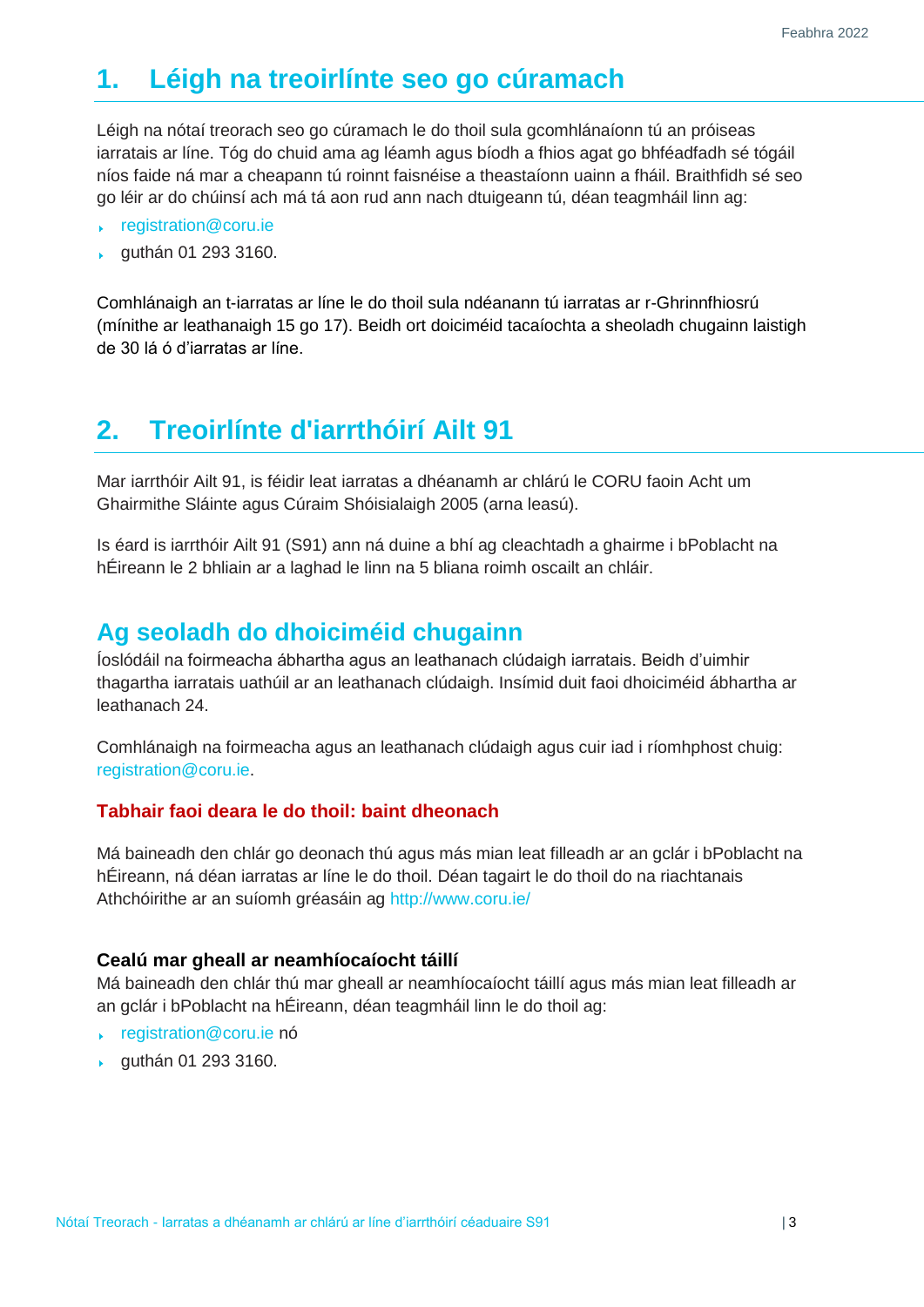# <span id="page-3-0"></span>**3. Na céimeanna a chaithfidh tú a leanúint chun clárú**

#### <span id="page-3-1"></span>**Iarratas ar chlárú**

Anseo thíos feicfidh tú an leathanach gréasáin ar a ndéanann tú iarratas ar chlárú le CORU. Chun iarratas a dhéanamh ní mór duit trí chéim a chomhlánú. Chun am agus moill a shábháil, léigh go cúramach faoi na céimeanna seo. Déanaimid cur síos orthu seo ar an gcéad leathanach eile. Chun cuairt a thabhairt ar an leathanach gréasáin thíos cliceáil le do thoil ar an nasc seo a leanas:

[Déan Iarratas ar Chlárú](https://system.coru.ie/index.php/interfaces/Registration) [\(https://system.coru.ie/index.php/interfaces/Registration\)](https://system.coru.ie/index.php/interfaces/Registration)

| <b>Rialäil Gairmithe Stäint</b>                                |                                                                                                                                                                                                                                                                                                                                                                                                                                                                                                                                                                                                                                                                                                                                                                                                                                                                                                                                                                                                                                                                                                                                                                                                                                                                                                                                                                                                                                                                                                                                                                                                                                                                                                                                                                                                                                                                                                                                                                                                                                                                    |  |  |
|----------------------------------------------------------------|--------------------------------------------------------------------------------------------------------------------------------------------------------------------------------------------------------------------------------------------------------------------------------------------------------------------------------------------------------------------------------------------------------------------------------------------------------------------------------------------------------------------------------------------------------------------------------------------------------------------------------------------------------------------------------------------------------------------------------------------------------------------------------------------------------------------------------------------------------------------------------------------------------------------------------------------------------------------------------------------------------------------------------------------------------------------------------------------------------------------------------------------------------------------------------------------------------------------------------------------------------------------------------------------------------------------------------------------------------------------------------------------------------------------------------------------------------------------------------------------------------------------------------------------------------------------------------------------------------------------------------------------------------------------------------------------------------------------------------------------------------------------------------------------------------------------------------------------------------------------------------------------------------------------------------------------------------------------------------------------------------------------------------------------------------------------|--|--|
| Regulating Health +<br>ial Care Professionals                  | 01 293 3160<br>info@coru.ie<br>$\bullet$ $\circ$<br>$\mathbf{in}$                                                                                                                                                                                                                                                                                                                                                                                                                                                                                                                                                                                                                                                                                                                                                                                                                                                                                                                                                                                                                                                                                                                                                                                                                                                                                                                                                                                                                                                                                                                                                                                                                                                                                                                                                                                                                                                                                                                                                                                                  |  |  |
|                                                                | Baile > Déan Iarratas ar Chlárú                                                                                                                                                                                                                                                                                                                                                                                                                                                                                                                                                                                                                                                                                                                                                                                                                                                                                                                                                                                                                                                                                                                                                                                                                                                                                                                                                                                                                                                                                                                                                                                                                                                                                                                                                                                                                                                                                                                                                                                                                                    |  |  |
| Cuardaigh an Clár<br>larratas ar Chlárú<br>Athnuaigh do Chlárú | Jarratas ar Chlárú<br>Fáilte chuig próiseas iarratais ar chlárú CORU.<br>Tugann an leathanach seo forbhreathnú duit ar na príomhchéimeanna in úsáid ár gcóras ar líne<br>chun iarratas a dhéanamh ar chlárú le CORU. Chun a thuiscint go díreach cad atá uainn, áfach, ní<br>mór duit na Nótaí Treorach – Iarratas a dhéanamh ar chlárú ar líne d'iarrthóirí céaduaire a léamh.<br>Is léamh riachtanach na nótaí seo má tá ceachtar díobh:<br>Duine atá ag tosú ar do ghairm a chleachtadh i bPoblacht na hÉireann (iarrthóirí Ailt<br>$\bullet$<br>38 (S38)) nó<br>Duine a bhí, le linn na 5 bliana roimh oscailt an chláir, ag cleachtadh a ghairme sa<br>Phoblacht le dhá bhliain ar a laghad (iarrthóirí Ailt 91 (S91)).<br>Mura bhfuil tú ar dhuine de na daoine thuas agus tá suim agat clárú, b'fhéidir go mbeidh ort dul tríd<br>ár bpróiseas Aitheantas Cáilíochtaí Idirnáisiúnta. Is féidir leat teagmháil a dhéanamh lenár Roinn<br>Aitheantais ag recognition@coru.ie.<br>Tógfaidh sé uair an chloig duit na codanna ábhartha den doiciméad treorach a léamh agus<br>sábhálfaidh sé seo i bhfad níos mó ama duit ar deireadh.<br>Cad iad na spriocdhátaí a chaithfidh a bheith ar eolas agam?<br>Tá 30 lá agat chun achoimriú a dhéanamh ar na doiciméid a theastaíonn uainn ón uair a<br>chomhlánaíonn tú d'iarratas amháin. Molaimid duit na Nótaí Treorach a léamh sula dtosaíonn tú ar<br>d'iarratas ar líne agus na doiciméid a theastaíonn uait le haghaidh clárúcháin a bhailiú. Seans go<br>dtógfaidh sé níos faide ná a cheapann tú roinnt eolais a theastaíonn uainn a fháil. Braithfidh sé go<br>léir ar do chúinsí ar leith ach is féidir teagmháil a dhéanamh linn ar an nguthán 01-293 3160 r-<br>phost registration@coru.ie má tá aon cheist agat.<br>Cad iad na príomhchéimeanna clárúcháin?<br>Nuair atá na Nótaí Treorach léite agat agus na doiciméid a theastaíonn uait bailithe, is féidir leat<br>d'iarratas ar chlárú a chur isteach ar líne. Tá 3 chéim sa chlárú:<br>Ní féidir linn ach iarratais chomhlánaithe a phróiseáil. |  |  |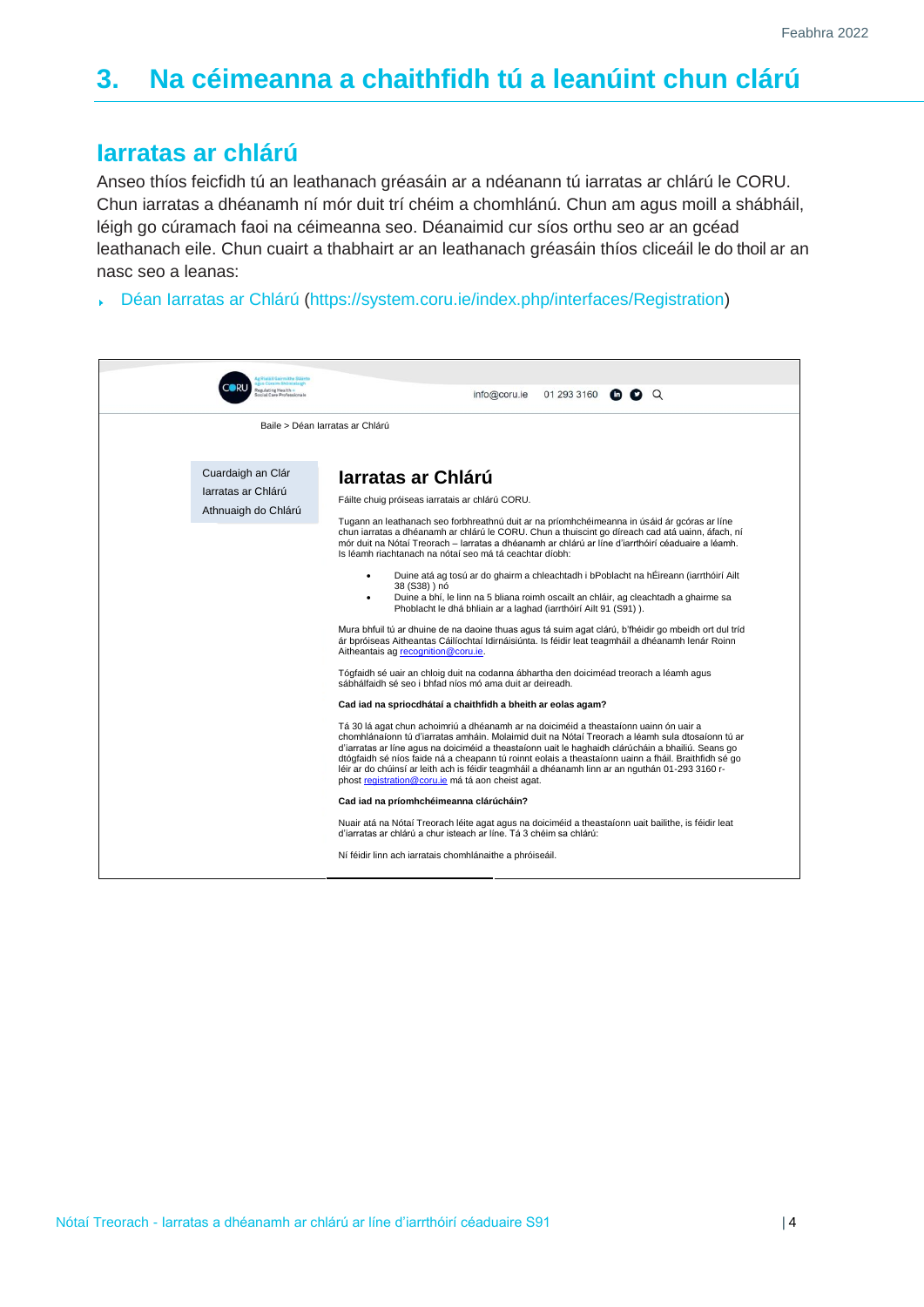#### **Céim 1: cruthaigh cuntas úsáideora**

Cruthaigh agus comhlánaigh cuntas úsáideora ar líne (mura bhfuil ceann agat cheana féin) agus ansin líon isteach do shonraí. Áireoidh siad seo:

- sonraí pearsanta
- cáilíochtaí
- ▶ stair ghairme (más ábhartha)
- ballraíocht rialála nó ghairmiúil (más ábhartha)
- ceisteanna cuí agus ceart (féach leathanach 14)
- an táille cheart a íoc (faigh táillí ar líne).  $\mathbf{F}^{\text{max}}$

Nuair a chríochnaíonn tú an próiseas ar líne, is féidir leat tuarascáil PDF ar na sonraí a fheiceáil, a phriontáil agus a shábháil.

#### **Céim 2: priontáil amach agus comhlánaigh foirmeacha**

Beidh ort na **foirmeacha breise** a phriontáil agus a líonadh ag deireadh an phróisis ar líne. Ina measc seo tá:

- **[leathanach clúdaigh iarratais](https://www.coru.ie/files-registration/s91-cover-page.pdf) (S91)**  <https://www.coru.ie/files-registration/s91-cover-page.pdf>
- **[foirm chuiridh r-Ghrinnfhiosrúcháin](https://coru.ie/files-registration/coru-evetting-invitation-form.pdf)** <https://coru.ie/files-registration/coru-evetting-invitation-form.pdf>
- **dearbhú reachtúil faoi do chlárú (féach an ghluais)** <https://coru.ie/files-registration/statutory-declaration.pdf>
- **[foirm cruthúnais ar chleachtas gairmiúil](https://coru.ie/files-registration/proof-of-professional-employment-form.pdf) (má bhaineann).** <https://coru.ie/files-registration/proof-of-professional-employment-form.pdf>

#### **Céim 3: foirmeacha breise agus cóipeanna deimhnithe de dhoiciméid eile a chur i ríomhphost**

#### **Cóipeanna dheimhnithe**

**Ní mór duit** na foirmeacha breise agus na cóipeanna deimhnithe d'aon doiciméid tacaíochta riachtanacha a chur i **ríomhphost** chuig CORU. Is éard atá i gcóipeanna deimhnithe cóipeanna de dhoiciméid bhunaidh atá seiceáilte agus stampáilte go foirmiúil ag deimhnitheoir amhail:

- **aturnae cleachtach**
- coimisinéir mionn
- Coimisinéir Síochána, nó
- Nótaire Poiblí

Ní mór duit iad seo **a sheoladh i ríomhphost** chugainn.

Liostaímid ar leathanaigh 7 agus 8 na doiciméid tacaíochta a theastaíonn uainn. Ní ghlacaimid ná ní sheolaimid ar ais bunchóipeanna a sheoltar chugainn leis an ngnáthphost. Mar sin, seol chugainn **cóipeanna** de na doiciméid go léir agus deimhnigh na cinn a iarrtar. Seans go mbeidh ort **íoc** chun cóipeanna deimhnithe a fháil.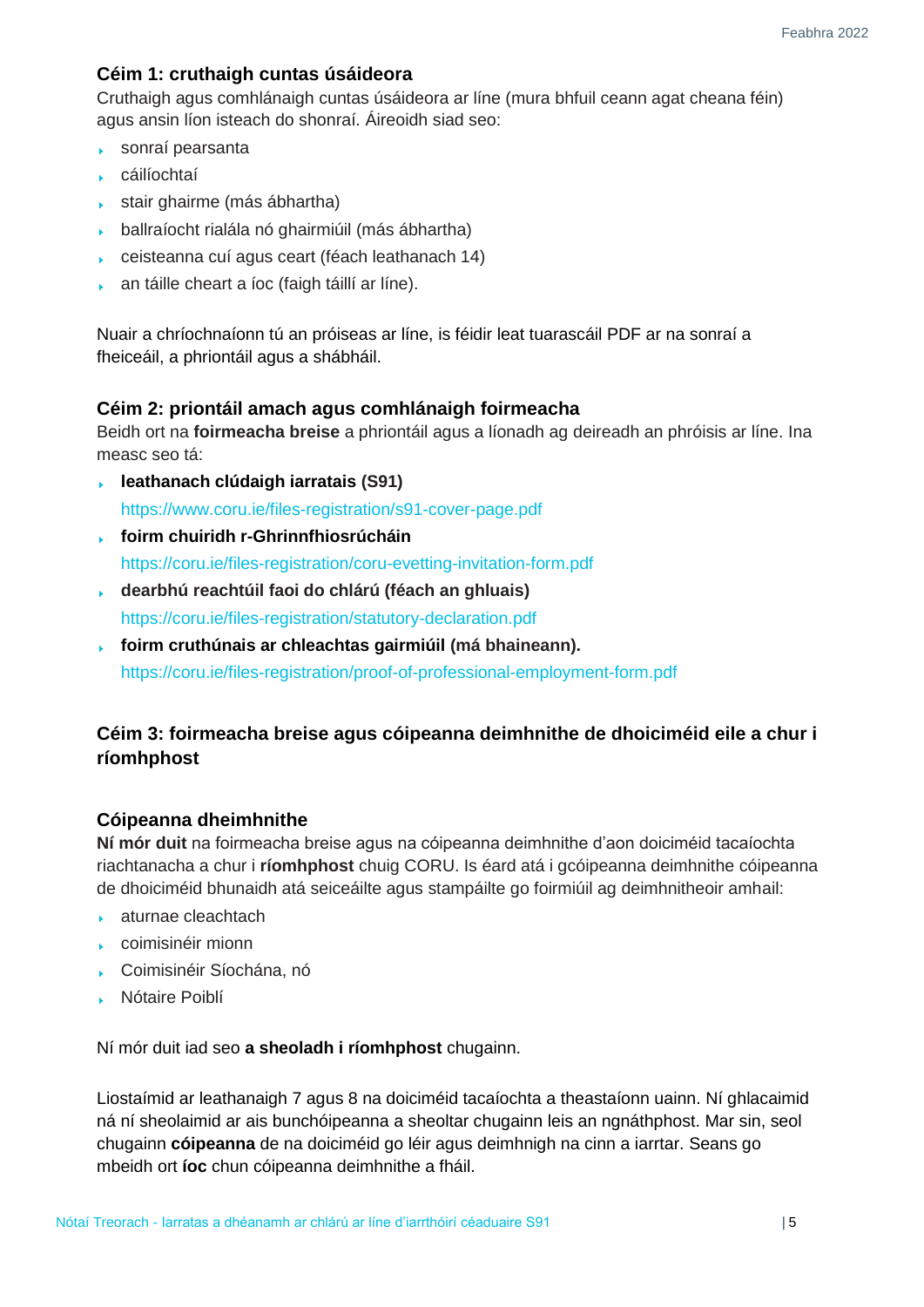#### **Tabhair aire:**

Ní féidir linn d'iarratas a phróiseáil go dtí go seolann tú do chuid foirmeacha agus doiciméid tacaíochta deimhnithe go léir chugainn. Ní mór dúinn gach doiciméad a iarraimid a fháil 30 lá tar éis duit na trí chéim den phróiseas a chríochnú.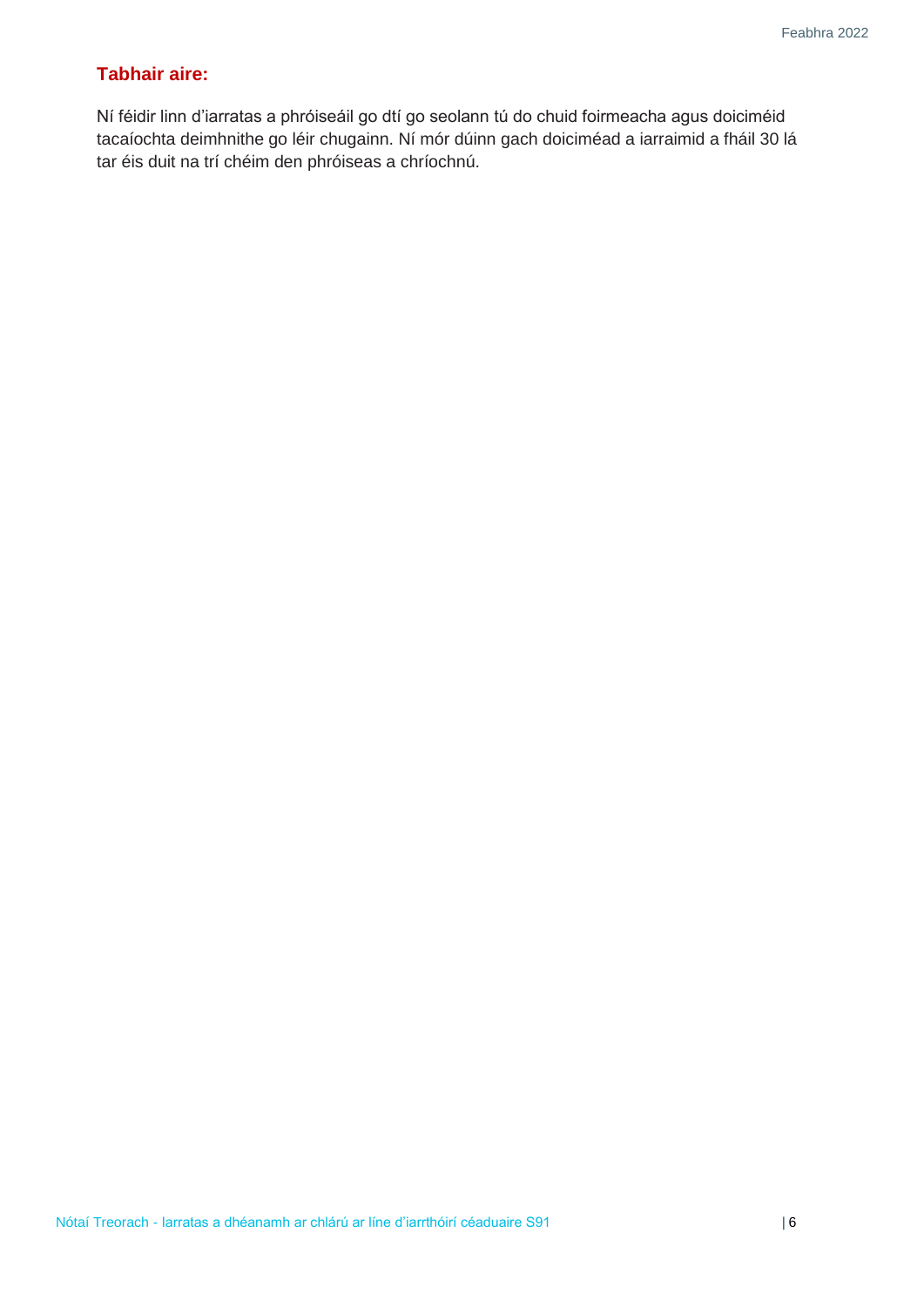# <span id="page-6-0"></span>**4. Doiciméid tacaíochta ag teastáil**

#### **Cruthúnas céannachta**

Chun d'aitheantas a chruthú, ní mór duit cóip dheimhnithe de **cheann amháin** de na doiciméid seo a leanas a sheoladh i ríomhphost chugainn:

- $\rho$ as
- ceadúnas tiomána, nó
- Cárta Seirbhísí Poiblí.

#### **Má tá cóip de do phas á seoladh i ríomhphost agat**

Ní mór duit cóip **dheimhnithe** de leathanach grianghraf do phas a sholáthar.

#### **Má tá cóip de do cheadúnas tiomána á seoladh i ríomhphost agat**

Ní mór duit cóip **dheimhnithe** de thaobh an ghrianghraif den Chárta Ceadúnas Tiomána Éireannach nua a sholáthar. Ar chúiseanna slándála ní féidir linn glacadh le cóipeanna deimhnithe de cheadúnais tiomána a eisíodh roimh Eanáir 2013.

#### **Má tá cóip de do Chárta Seirbhísí Poiblí á seoladh i ríomhphoist agat**

Ní mór duit cóip **dheimhnithe** de do Chárta Seirbhísí Poiblí arna eisiúint ag an Roinn Coimirce Sóisialaí a sholáthar (cóip ar **aghaidh agus ar chúl** an chárta).

#### **Meabhrúchán**

Má tá d'ainm athraithe agat, ní mór duit cóip dheimhnithe den fhianaise ar athrú ainm a sholáthar. Féach ar an leathanach roimhe seo le haghaidh tuilleadh eolais.

#### **Aitheantas grianghrafadóireachta**

Ní mór duit **dhá** ghrianghraf ar mhéid an phas a sholáthar. Seol ríomhphost le do thoil le grianghraif do phas mar cheangaltáin i bhformáidí JPG nó PNG. Caithfidh na grianghraif:

- **a** bheith comhionann
- gan a bheith níos mó ná sé mhí d'aois
- a bheith ar a laghad 35mm x 45mm i méid agus gan a bheith níos mó ná 38mm x 50mm
- taispeáin dlúth d'aghaidhe agus barr do ghualainne. k.

#### **Dearbhú Reachtúil**

Ní mór an doiciméad Dearbhaithe Reachtúil a dheimhniú (féach leathanach 5) sula seolann tú chugainn é. Ní mór duit an fhoirm seo a phriontáil agus a chomhlánú ag deireadh an phróisis ar líne.

#### **Cloí leis an spriocdháta**

Déan cinnte go bhfuil do dhearbhú reachtúil dátaithe **laistigh de shé mhí** ó dháta d'iarratais.

#### **Aistriú doiciméad**

Ní mór duit cóipeanna deimhnithe de gach doiciméad a chur isteach i mBéarla nó i nGaeilge. Má tá na doiciméid i dteangacha eile, ní mór duit **cóipeanna deimhnithe** d'aistriúchán Béarla a chur isteach. Ní mór dó seo a bheith eisithe agus stampáilte go hoifigiúil ag aistritheoir oifigiúil.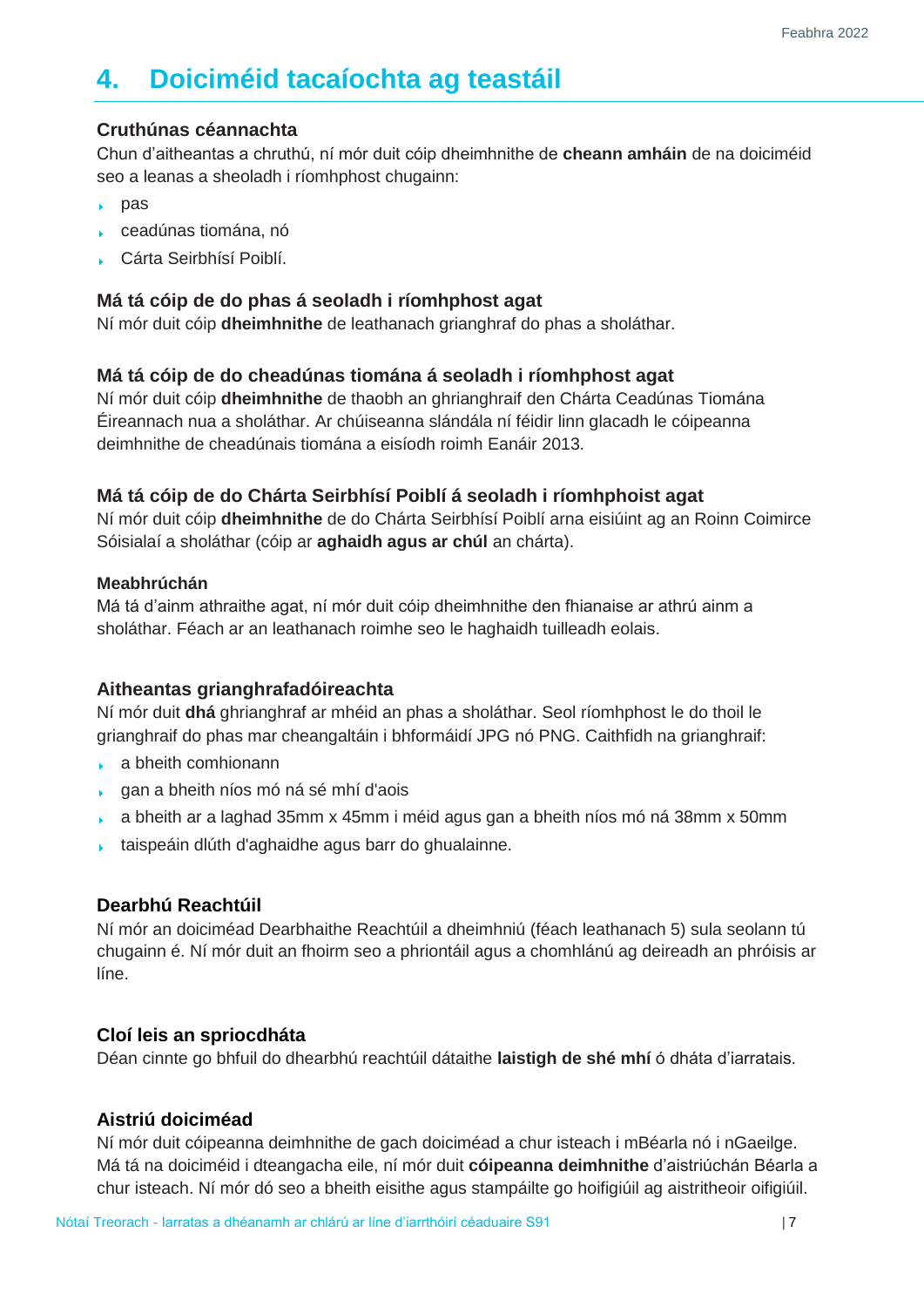**Ní mór duit** ainm agus seoladh an aistritheora a **chur san áireamh** ionas gur féidir linn an taistriúchán a fhíorú. (Déan teagmháil le d'Ambasáid nó le Consalacht le haghaidh ainmneacha agus sonraí teagmhála aistritheoirí oifigiúla do theanga.)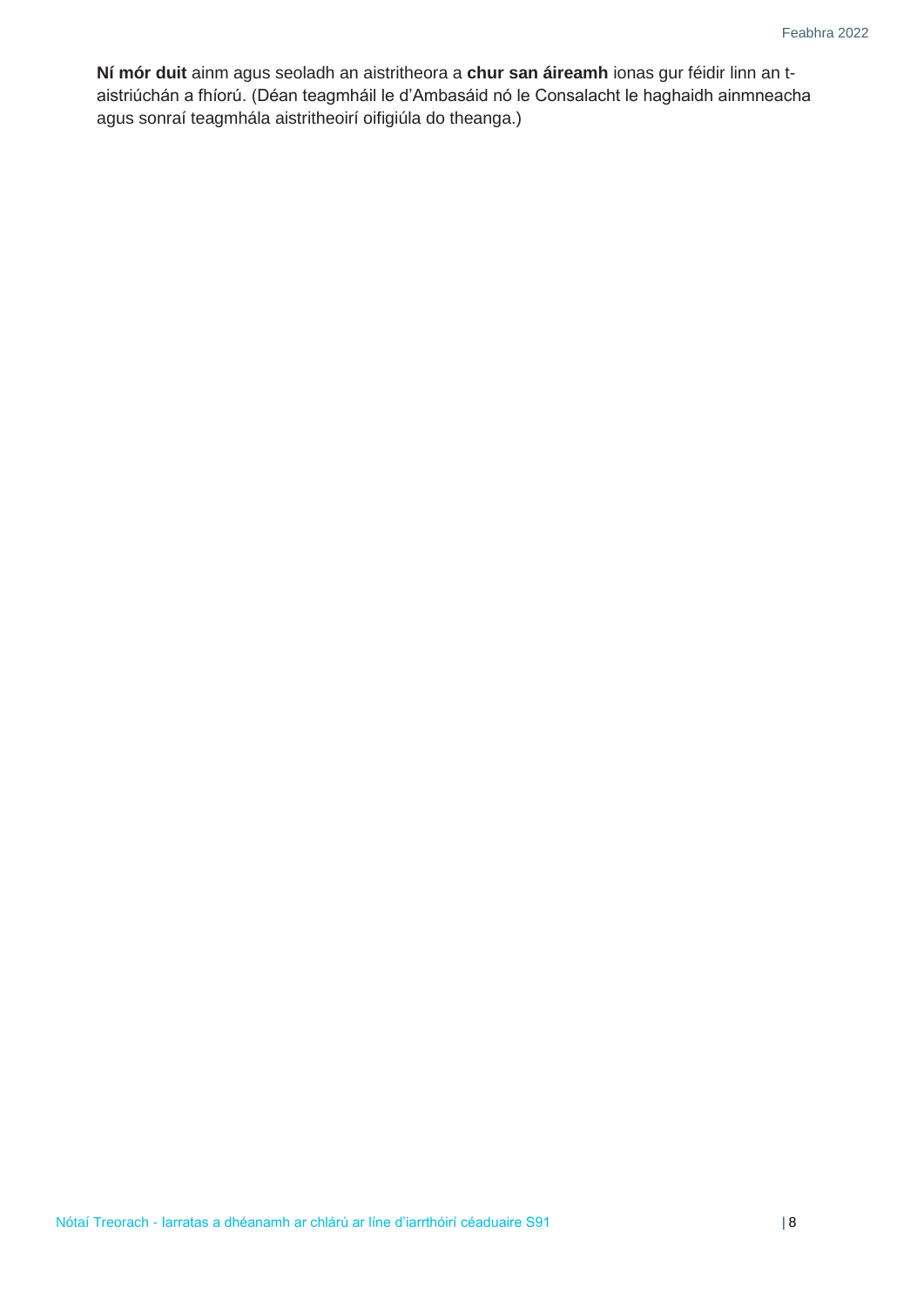## <span id="page-8-1"></span><span id="page-8-0"></span>**D'iarratas ar chlárú a chomhlánú**

## **Ní mór duit an méid seo a leanas a dhéanamh**

#### **Comhlánaigh an t-iarratas ar líne iomlán**

Ní mór duit an próiseas iarratais ar líne a chomhlánú agus gach ceist a fhreagairt ina hiomlán. Déan leathanach clúdaigh an iarratais, a bheidh ar fáil ag deireadh an phróisis ar líne, a phriontáil, a athbhreithniú agus a shíniú. Áirítear ar an leathanach seo seicliosta duit.

#### **Seol chugainn gach rud atá uainn**

Seiceáil na hailt níos déanaí chun a fháil amach cé na doiciméid a bhaineann leat mar iarratasóir S91. Ní mór duit na foirmeacha comhlánaithe agus na cóipeanna deimhnithe **go léir**  a theastaíonn uainn a sheoladh i ríomhphost chugainn. Cinntigh le do thoil go bhfuil na dearbhuithe go léir sínithe agat.

#### **Iarratas a chomhlánú in ord áirithe**

- 1. Críochnaigh an próiseas iarratais ar líne.
- 2. Íoc an táille iarratais €100.
- 3. Seol cóipeanna de na doiciméid tacaíochta a iarraimid chugainn i ríomhphost.
- 4. Déan iarratas ar r-Ghrinnfhiosrúchán ar líne.

#### **Íoc an táille iarratais**

Ní phróiseálfaimid d'iarratas gan an táille (féach thuas). Tabhair faoi deara go bhfuil do tháille iarratais ar leithligh ón táille athnuachana bliantúil.

## **Coinnigh ar an eolas sinn**

Inis dúinn láithreach faoi aon ábhar a d'fhéadfadh cur isteach ar d'iarratas ar chlárú agus ar do chumas do dhualgais ghairmiúla a chomhlíonadh.

## **Coinnigh cóipeanna**

Coinnigh cóip den ábhar ar fad a sheolann tú le haghaidh do thaifid féin. Beidh tú in ann tuarascáil PDF ar na sonraí a chuireann tú isteach ar lín a íoslódáil, a phriontáil nó a shábháil.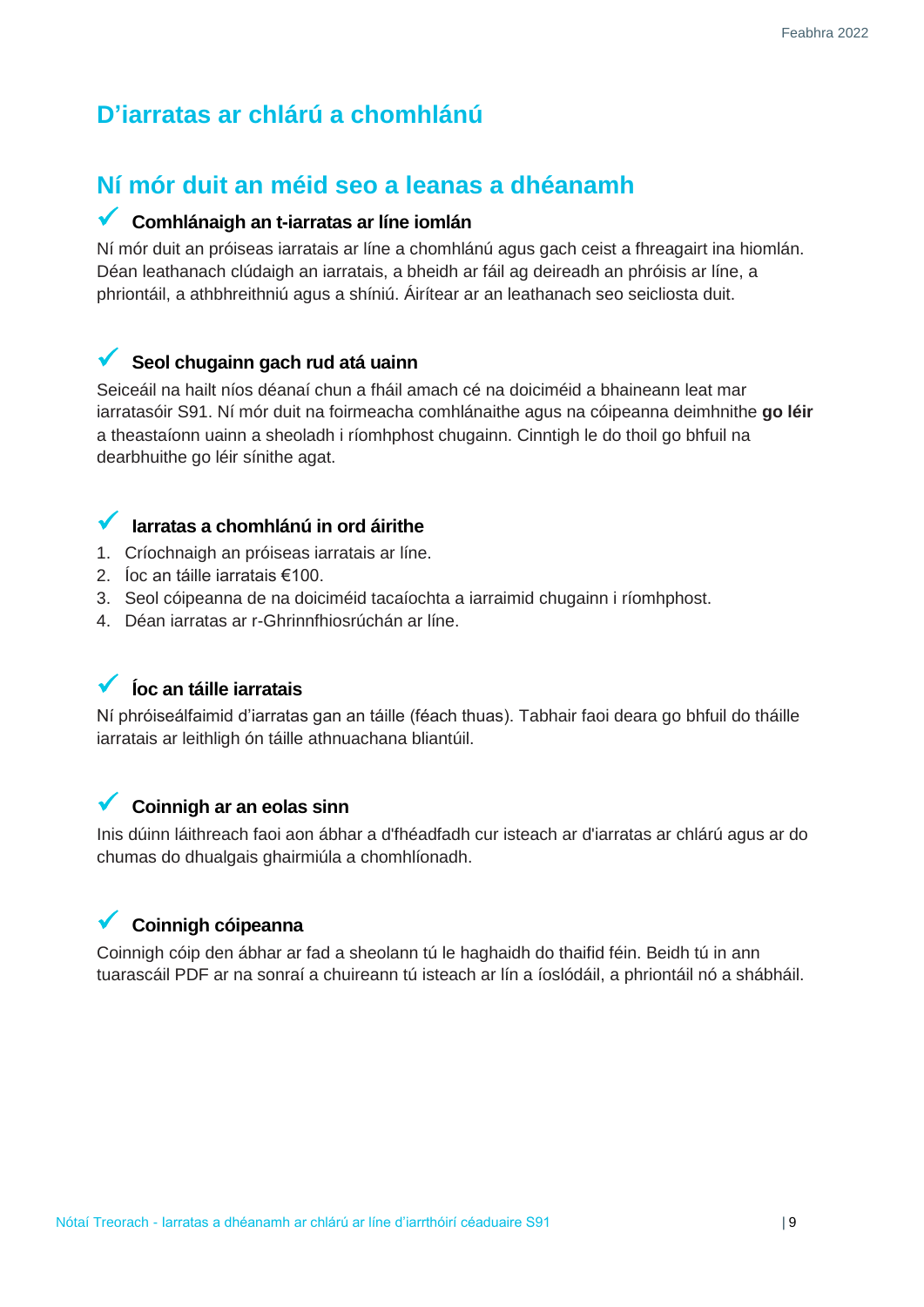## <span id="page-9-0"></span>**Seachain an méid seo a leanas a dhéanamh**

#### **Ná seol doiciméid bhunaidh**

Ná seol doiciméid bhunaidh mura n-iarraimid iad mar ní féidir linn iad a chur ar ais. Ina áit sin, seol cóipeanna deimhnithe de dhoiciméid le do thoil (féach leathanach 5 le fáil amach conas doiciméid a dheimhniú).

#### **Ná inis bréag**

Ná éileamh go bhfuil tú cláraithe le Bord Clárúcháin mura bhfuil tú.

#### **Ná glac leis go n-éireoidh le do chlárú**

Ní ghlacfaimid le dliteanas as aon chaillteanas nó costas a bhainfidh tú as mura gceadaítear d'iarratas.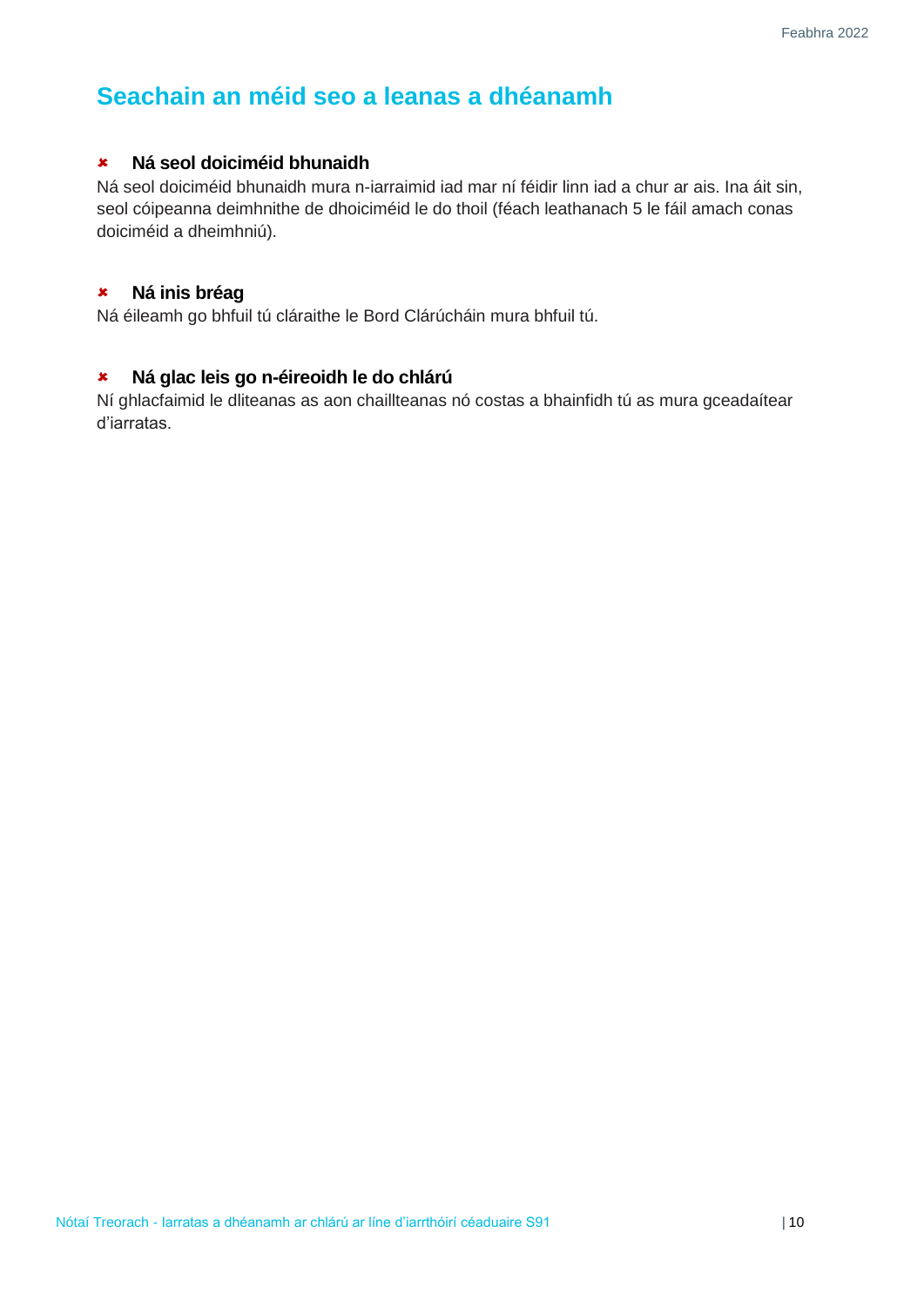#### **Tabhair aire:**

- Ní ghlacfaimid le dliteanas (freagracht) as doiciméid a sheolaimid ar ais chugat.  $\mathbf{F}^{\mathrm{max}}$
- Seiceálfaimid do chuid faisnéise agus doiciméid go léir.  $\mathbf{F}^{\pm}$
- Tá sé de cheart againn iarraidh ort aon rud i d'iarratas a dheimhniú nó a sheiceáil.
- $\mathbf{v}^{\dagger}$ Féadfaidh an Bord Clárúcháin aon fhaisnéis mar chuid de d'iarratas a fhíorú, nó iarraidh ort é a fhíorú.
- Tá sé mar aidhm againn a admháil laistigh de sheacht lá go bhfuarthas do leathán clúdaigh agus do dhoiciméid tacaíochta.
- Mura bhfuil cloiste agat uainn laistigh de sheacht lá, déan teagmháil linn le do thoil.
- D'fhéadfadh an Bord iarraidh ort tuilleadh eolais a sholáthar.
- Comhlánaigh do shonraí pearsanta ar an gcóras ar líne le do thoil (féach an sampla thíos).

| 01 293 3160<br>info@coru.ie<br>$\binom{m}{n}$<br>Q                                                                                  |
|-------------------------------------------------------------------------------------------------------------------------------------|
| Baile > Sonraí Pearsanta                                                                                                            |
| Sonraí Pearsanta                                                                                                                    |
| Tá gach réimse san fhoirm iarratais marcáilte le réiltín * éigeantach. Bain úsáid as<br>Cás Cuí agus an fhoirm seo á comhlánú agat. |
| Leathanach 1 de 9<br>10%<br>Teideal                                                                                                 |
| $\check{ }$<br>Céadainm(neacha) *<br>$\mathbf{x} \in \mathcal{X}$                                                                   |
| Sloinn(t)e:                                                                                                                         |
| Ainm Roimhe Seo                                                                                                                     |
|                                                                                                                                     |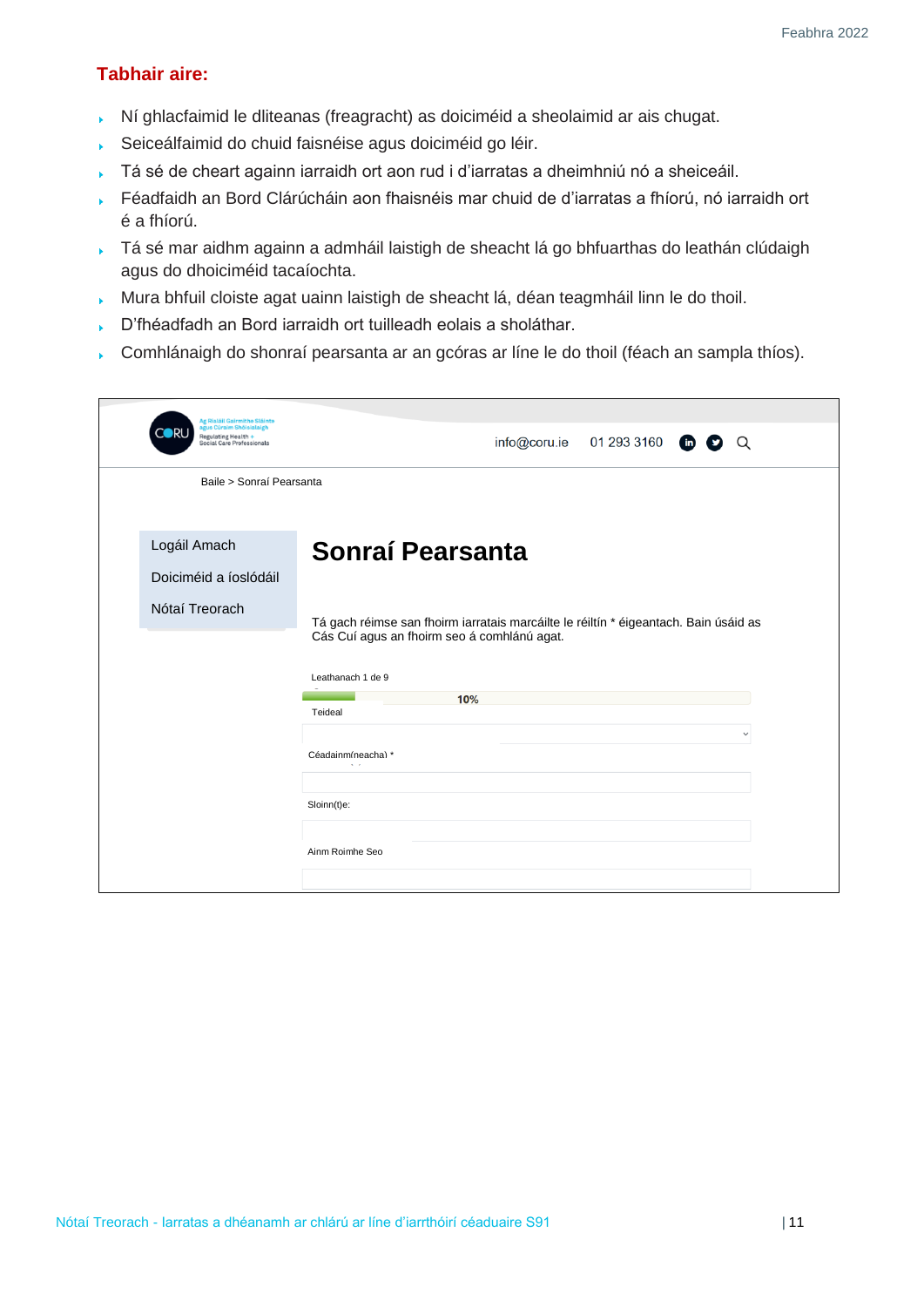# <span id="page-11-0"></span>**5. Ní mór do gach iarrthóir an t-eolas seo a leanas a chur san áireamh**

## <span id="page-11-1"></span>**Eolas ginearálta**

#### **Ainm(neacha) Roimhe Seo**

Má tá d'ainm athraithe go dleathach agat, (mar shampla, tar éis pósta), ní mór duit d'ainm roimhe seo agus cóip **dheimhnithe** den doiciméad ábhartha (cosúil le teastas pósta) a thabhairt dúinn.

Má athraíonn tú d'ainm amach anseo, ní mór duit an fhoirm iarratais ar athrú ainm a chomhlánú agus í a sheoladh trí ríomhphost chugainn:

<https://coru.ie/files-registration/change-of-name-form.pdf>

#### **Ainm gairmiúil**

Seo é an t-ainm a úsáideann tú de ghnáth agus a tugtar de ghnáth ort san obair. Seo an t-ainm a bheidh le feiceáil ar do Dheimhniú Clárúcháin agus ar an gClár.

#### **Uimhir PPS (d'iarrthóirí a bhfuil cónaí orthu in Éirinn amháin)**

Seasann sé seo d'Uimhir Phearsanta Seirbhíse Poiblí. Is í d'Uimhir PPS ná d'uimhir thagartha uathúil le haghaidh gach idirbheart le ranna rialtais agus comhlachtaí poiblí eile ar nós:

- Na Coimisinéirí Ioncaim
- k. Feidhmeannacht na Seirbhíse Sláinte (HSE)
- An Roinn Coimirce Sóisialaí.

Mura bhfuil Uimhir PPS agat nó mura bhfuil tú in ann í a aimsiú, déan teagmháil le d'oifig leasa shóisialaigh áitiúil. Tugadh an Uimhir (P)RSI ar an Uimhir PPS cheana. De réir an dlí, tá sé de cheart againn an uimhir seo a iarraidh ort. Tabhair faoi deara le do thoil go bhféadfadh sé roinnt seachtainí a thógáil chun d'Uimhir PPS a fháil.

#### **Seoladh baile**

Teastaíonn do phríomhsheoladh baile uainn le gur féidir linn scríobh chugat. Ní fhoilseofar do sheoladh baile ar an gClár, áit a bhféadfaidh an pobal é a fheiceáil.

Ní dhéanfaimid comhfhreagras leat **ach amháin** , ní le gníomhaireacht. Má thugann tú seoladh gníomhaireachta, cuirfimid d'iarratas ar ais.

#### **Athrú ar sheoladh baile**

Má athraíonn tú do sheoladh baile le linn an phróisis iarratais nó ag am ar bith amach anseo, ní mór duit scríobh chugainn agus é sin a chur in iúl dúinn. De réir an dlí, ní mór duit sinn a chur ar an eolas faoin gcineál seo athraithe.

#### **Seoladh ríomhphoist pearsanta**

Molaimid go láidir duit seoladh ríomhphoist pearsanta a thabhairt dúinn. Cuirimid i ríomhphost comhfhreagras faoi d'iarratas agus faoi aon chumarsáid níos déanaí lena n-áirítear fógraí athnuachana.

Úsáidfidh tú an seoladh ríomhphoist seo chun rochtain a fháil ar an gcóras athnuachana ar líne agus más gá duit do shonraí pearsanta nó fostaíochta a nuashonrú.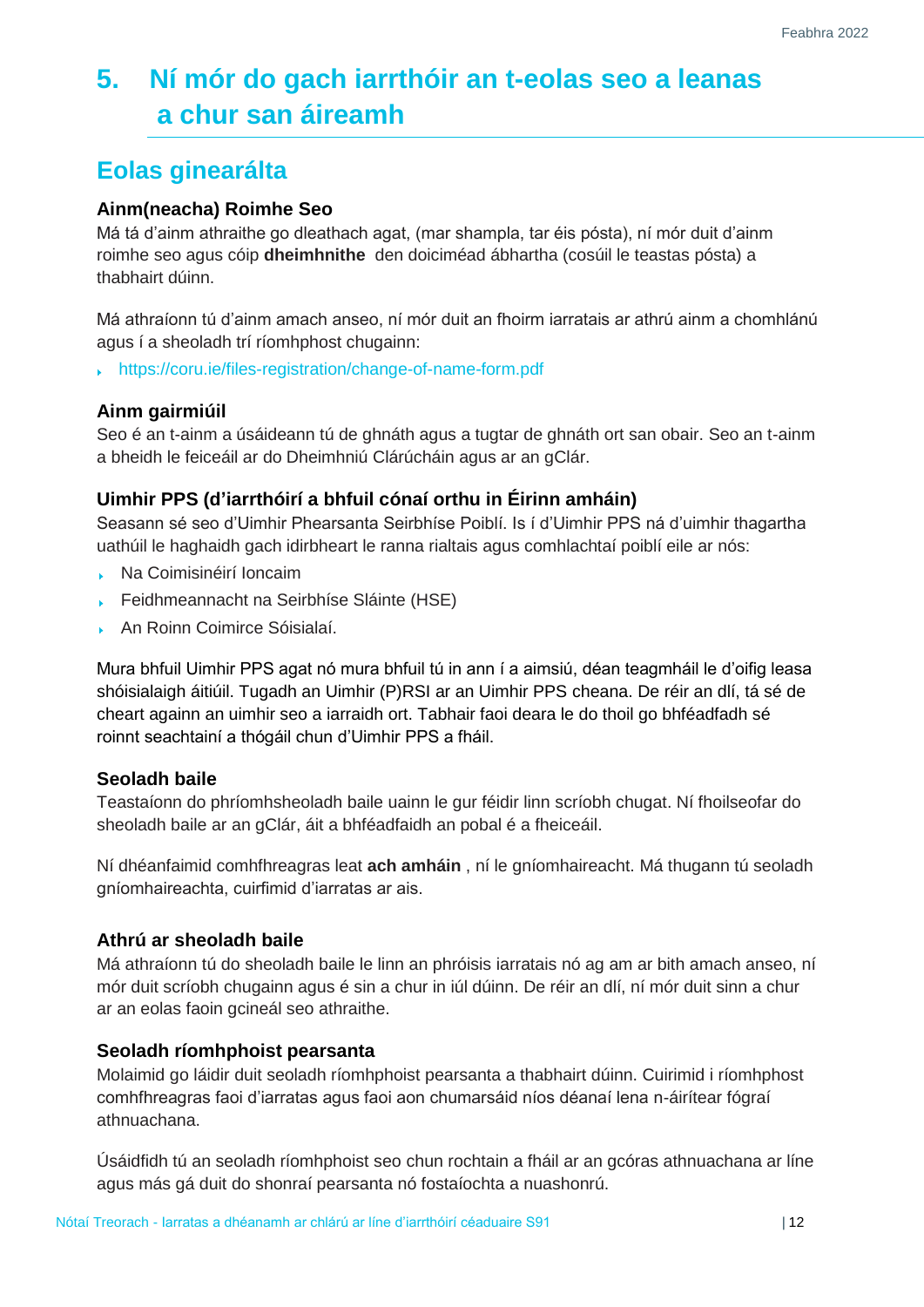#### **Sonraí teagmhála oibre**

Ba cheart go mbeadh an seoladh oibre a thugann tú dúinn do do phríomhionad oibre. Taispeánfaidh ár gClár an contae nó an cód poist ina bhfuil tú ag cleachtadh. **Beidh** an pobal in ann é seo a fheiceáil.

#### **Athrú ar an seoladh oibre**

Má athraíonn tú do sheoladh oibre le linn an phróisis iarratais nó ag am ar bith amach anseo, **ní mór duit** scríobh chugainn agus é sin a chur in iúl dúinn. De réir an dlí, ní mór duit sinn a chur ar an eolas faoin gcineál seo athraithe.

## <span id="page-12-0"></span>**Sonraí comhaltaí iomchuí**

Ní mór duit sonraí bhallraíocht do chomhlachta rialála nó gairmiúla, nó an dá cheann, a chomhlánú ar an gcóras ar líne.

#### **Comhaltas comhlachta rialála**

Tá sé de cheart againn dul i dteagmháil leis an rialtóir chun an fhaisnéis a thug tú dúinn a fhíorú.

D'fhéadfaimis 'Deimhnithe um Dhea-Sheasamh Gairmiúil' a lorg ar do shon ó rialtóirí a bhfuil tú cláraithe leo.

Taispeánfaidh an Deimhniú Dea-Sheasaimh ag am eisiúna:

- do stádas clárúcháin reatha leis an rialtóir
- do stair chlárúcháin (amhail an dáta ar chláraigh tú leo don chéad uair)
- cibé an raibh tú faoi réir aon srianta (cosúil le coinníollacha a fhorchur ar do chleachtas nó do chlárúchán a chur ar fionraí nó a chúlghairm).

#### **Ballraíocht chomhlachta ghairmiúil**

Tabhair sonraí le do thoil faoi na comhlachtaí gairmiúla go léir a bhfuil tú i do bhall díobh. Féadfaidh an Bord Clárúcháin teagmháil a dhéanamh leis an gcomhlacht gairmiúil chun do bhallraíocht agus do sheasamh maith a dhearbhú.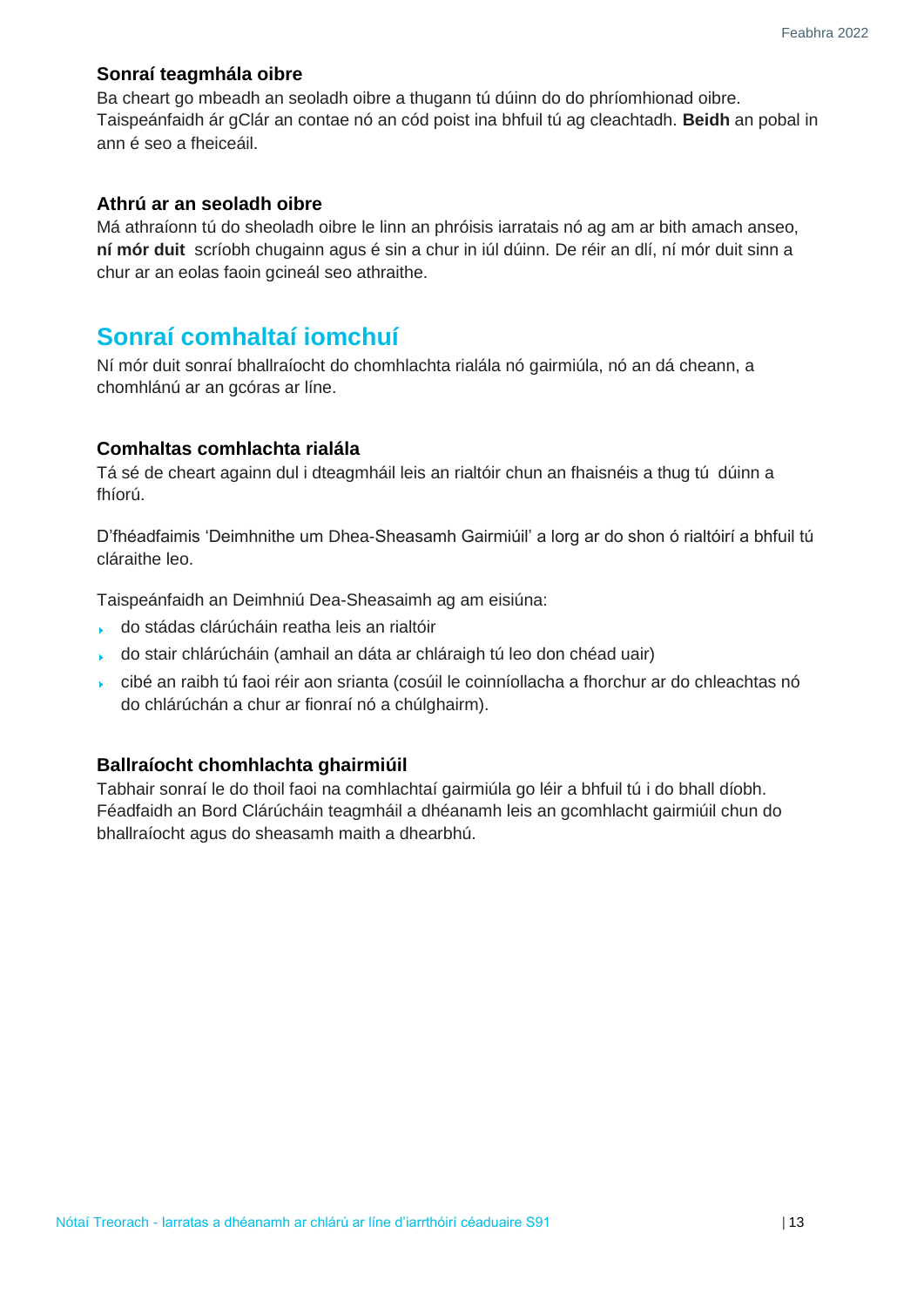## <span id="page-13-0"></span>**Freagraí ar gach ceist 'cuí agus ceart'**

Ní mór duit na 15 cheist chuí-agus-cheart ar an gcóras ar líne a fhreagairt.

#### **Cuí agus ceart don ghairm**

De réir an dlí, sular féidir linn d'ainm a iontráil ar an gClár do do ghairm bheatha, ní mór duit an Bord Clárúcháin a shásamh gur duine cuí agus ceart thú chun gabháil do chleachtadh na gairme.

Áiríonn sé seo a thaispeáint go bhfuil dea-charachtar agat agus go bhfuil sláinte mhaith fhisiciúil agus mheabhrach agat.

#### **Inis dúinn faoi (nochtaigh) ábhair ábhartha**

Sa doiciméad Dearbhaithe Reachtúil, ní mór duit roinnt nochtadh a dhéanamh faoi do cháilíocht, do chlárú agus do chleachtas. Áireoidh siad seo:

aon 'ábhar ábhartha' a tharla a éilíonn ort nochtadh a dhéanamh.

Ciallaíonn sé seo go gcaithfidh tú faisnéis a insint dúinn faoi aon chásanna a liostaítear thíos a tharla:

- sa Stát seo, nó
- **taobh amuigh de.**

Ciallaíonn 'ábhar ábhartha' aon imeachtaí rialála laistigh den Stát nó sa dlínse eile ar tháinig $^{\rm 1}$ :

- coinníollacha a fhorchur, clárú a fhionraí, a chealú, nó
- diúltú clárú a dheonú, nó
- a) ciontú intriail ar díotáil (seachas ciontú caite féach an nóta thíos)

#### **nó**

b) ciontú lasmuigh den Stát i gcion arb éard é gníomhartha nó neamhghníomhartha a bheadh, dá ndéanfaí nó dá ndéanfaí sa Stát iad, ina gcion is intriail ar díotáil in Éirinn nó i ndlínse eile.<sup>2</sup>

Mura bhfuil tú cinnte cé acu ar ciontaíodh nó nár ciontaíodh thú i gcion atá intriailte ar díotáil in Éirinn (nó a dhéanfaí dá ndéanfaí an cion anseo), ba cheart duit comhairle dlí a fháil. **Mura nochtann tú (inis dúinn faoi) ciontú ar cheart duit a bheith nochtaithe agat, féadfar thú a ionchúiseamh.**

<sup>1</sup> Foinse an tsainmhínithe seo: Alt 3 den Acht um Ghairmithe Sláinte agus Cúraim Shóisialaigh 2005 (arna leasú).

<sup>2</sup> Mura bhfuil tú cinnte ar ciontaíodh tú as cion atá intriailte ar díotáil in Éirinn (nó a bheadh dá ndéanfaí an cion anseo), ba cheart duit comhairle dlí a fháil.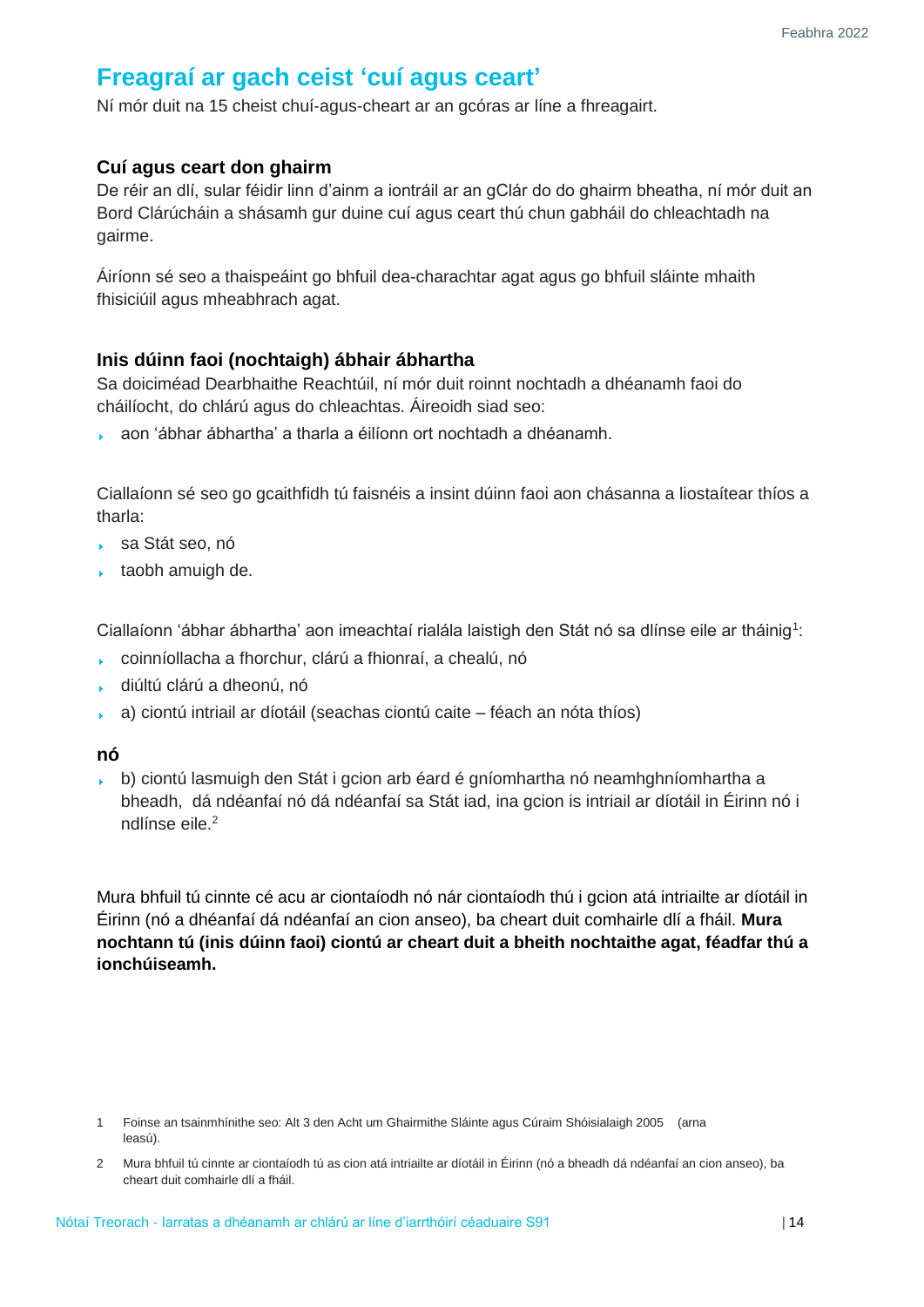## <span id="page-14-0"></span>**Ciontuithe caite**

**Ní** chaithfidh tú ciontaithe ar ciontaithe caite iad a nochtadh. Tá ciontuithe caite casta, agus **molaimid go láidir**duit comhairle dlí a fháil maidir le ciontuithe caite. Tá brí na gciontuithe caite leagtha amach in **Alt 5 den Acht um Cheartas Coiriúil (Cionta Caite), 2016.**

#### **Tabhair aire:**

Mar a shonraítear in Alt 45 den Acht um Ghairmithe Sláinte agus Cúraim Shóisialaigh 2005 (arna leasú) ("an tAcht"), ní mór duit an Bord Clárúcháin a chur ar an eolas "a luaithe is indéanta" faoi aon saincheisteanna ábhartha a d'fhéadfadh tionchar a bheith acu ar do chlárú. Má dhéanann tú dearbhú bréagach, is cion é faoin Acht agus d'fhéadfadh go ndéanfaí gearán i do choinne mar thoradh air.

Ní mór duit faisnéis bhreise a sholáthar nuair is gá sa rannán Feistithe agus Cuí de d'iarratas.

## <span id="page-14-1"></span>**Eolas faoi riochtaí sláinte ábhartha**

Ní mór duit a nochtadh (inis dúinn) an bhfuil nó nach bhfuil míchumas leighis ábhartha agat.

Má tá (nó raibh san am a chuaigh thart) riocht sláinte coirp nó meabhrach ort a d'fhéadfadh cur isteach ar do chumas an ghairm a bhfuil tú ag lorg clárúcháin uirthi a chleachtadh, ní mór duit sonraí iomlána a thabhairt.

Má fhreagraíonn tú 'tá' ar aon cheann de na ceisteanna, ní gá go gciallaíonn sé go bhfuil tú neamh-incháilithe chun clárú. Deis atá ann duit a thaispeáint conas a bhainistíonn tú do shaincheisteanna sláinte, agus conas a chuireann sé seo ar do chumas seirbhís shábháilte a sholáthar d'úsáideoirí seirbhíse.

Mar sin féin, má theipeann ort faisnéis ábhartha agus chruinn a thabhairt dúinn, **beidh** tionchar aige sin ar d'iarratas ar chlárú.

**Má tá riocht sláinte fógartha agat, molaimid duit litir a thabhairt dúinn ó do ghairmí leighis atá ag cur cóir leighis ar fáil d'aire an bhoird.**

## <span id="page-14-2"></span>**Grinnfhiosrúchán leis an mBiúró Náisiúnta Grinnfhiosrúcháin**

Ní mór do gach iarrthóir an próiseas r-Ghrinnfhiosrúcháin a chomhlánú leis an mBiúró Náisiúnta Grinnfhiosrúcháin ("**NVB**"). Is ceanglas clárúcháin é. Lean na seacht gcéim chun é seo a dhéanamh ar an gcéad dá leathanach eile.

Ciallaíonn ár mbeartas nochta go bhféadfaidh an duine in CORU a bhfuil údarú Garda aige nó aici sonraí áirithe a nochtadh don Bhord Clárúcháin. Áiríonn siad seo sonraí faoi chiontuithe, nó ionchúisimh, nó an dá cheann, ar éirigh leo nó nár éirigh, ar feitheamh nó a críochnaíodh, sa Stát nó in áit eile.

**Féach tábla ar an gcéad dá leathanach eile a thaispeánann tú na príomhchéimeanna sa phróiseas ríomh-Ghrinnfhiosrúcháin.**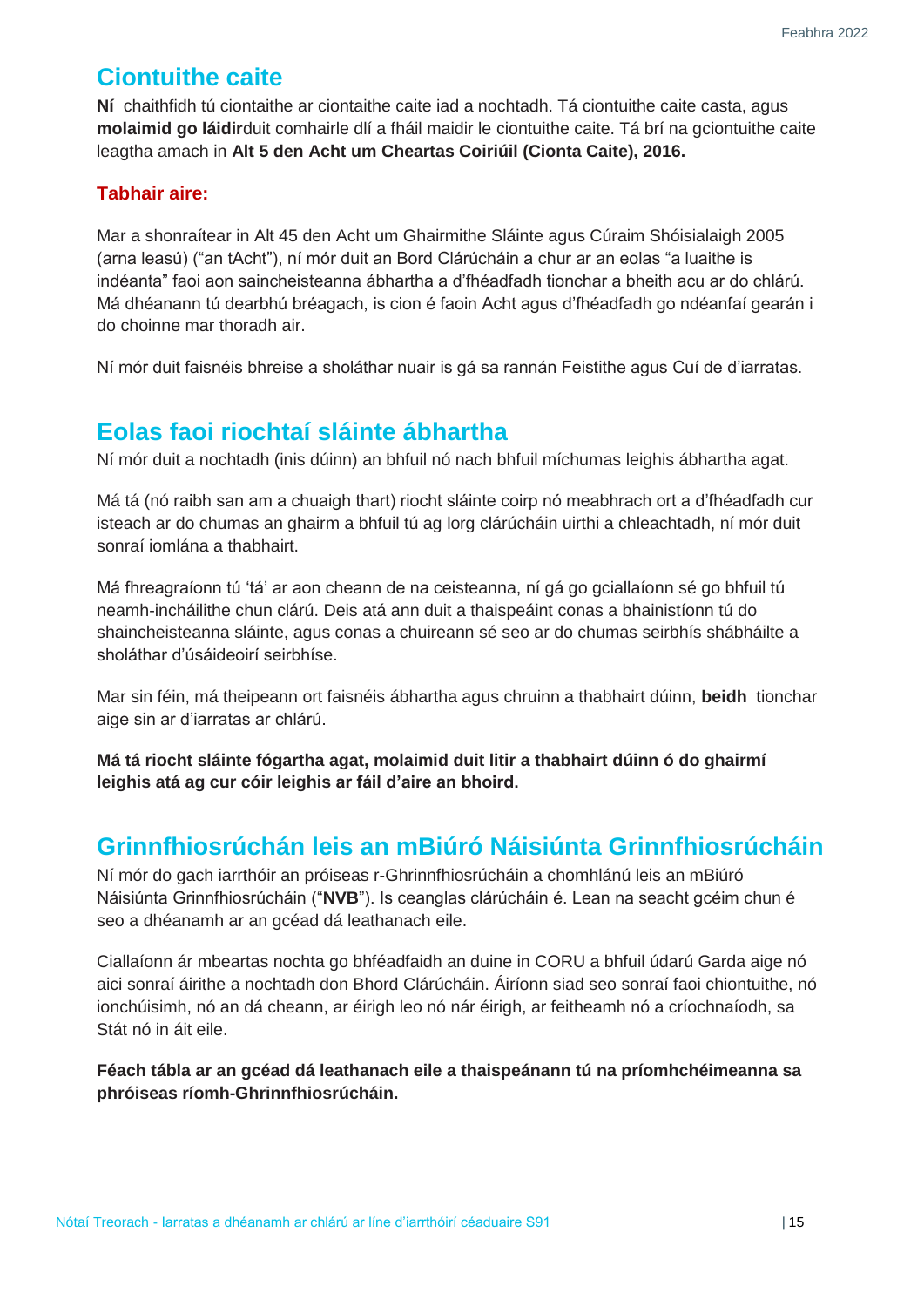## **Príomhchéimeanna sa phróiseas r-Ghrinnfhiosrúcháin d'iarrthóirí**

#### **1. Íoslódáil an Fhoirm Cuireadh r-Ghrinnfhiosrúcháin (NVB1) ó láithreán gréasáin CORU.**

Is féidir leat é seo a dhéanamh ag deireadh an phróisis ar líne go díreach ónár suíomh Gréasáin.

#### **2. Comhlánaigh an Fhoirm Cuireadh um r-Ghrinnfhiosrúchán.**

Is féidir leat an Fhoirm Churtha r-Ghrinnfhiosrúcháin a chomhlánú:

- go leictreonach in Acrobat Reader ar ríomhaire, nó
- le lámh.

Caithfidh tú é a shíniú de láimh agus dáta a chur air (ag baint úsáide as peann gránbhiorach). Is féidir leat cóip leictreonach den fhoirm scanta, lena n-áirítear an síniú agus an dáta, a sheoladh mar cheangaltán ríomhphoist.

#### **3. Ceangail cruthúnas céannachta agus seoladh reatha leis an bhfoirm chomhlánaithe.**

Ní mór duit cóip de:

- d'aitheantas grianghraf, agus
- doiciméad a dhearbhaíonn do sheoladh reatha.

Ceangail iad seo le d'Fhoirm Churtha r-Ghrinnfhiosrúcháin chomhlánaithe. Seans go mbeidh ort do theastas pósta/athrú ainm a sholáthar freisin.

#### **Cineálacha aitheantais inghlactha**

- Leathanach grianghraf de do cheadúnas tiomána (eisithe ó 2013 ar aghaidh).
- Leathanach grianghraf de do phas reatha.
- Fótachóip den Chárta Seirbhísí Poiblí (an dá thaobh) nó den Chárta Aitheantais Náisiúnta/Aois.

#### **Foirmeacha inghlactha mar chruthúnas ar sheoladh reatha**

- $\mathbf{v}$ Bille fóntais le déanaí (gás, guthán, leathanbhanda nó leictreachas) nach mó ná 6 mhí d'aois.
- Ráiteas ar thorthaí nó ar chomhfhreagras ó do choláiste, ollscoil nó [SUSI](https://susi.ie/) [\(https://susi.ie/\)](https://susi.ie/)
- Ráiteas bainc, cumann foirgníochta, cárta creidmheasa nó comhar creidmheasa.
- Doiciméad ó ghníomhaireacht stáit a thaispeánann do sheoladh reatha (P60, P45).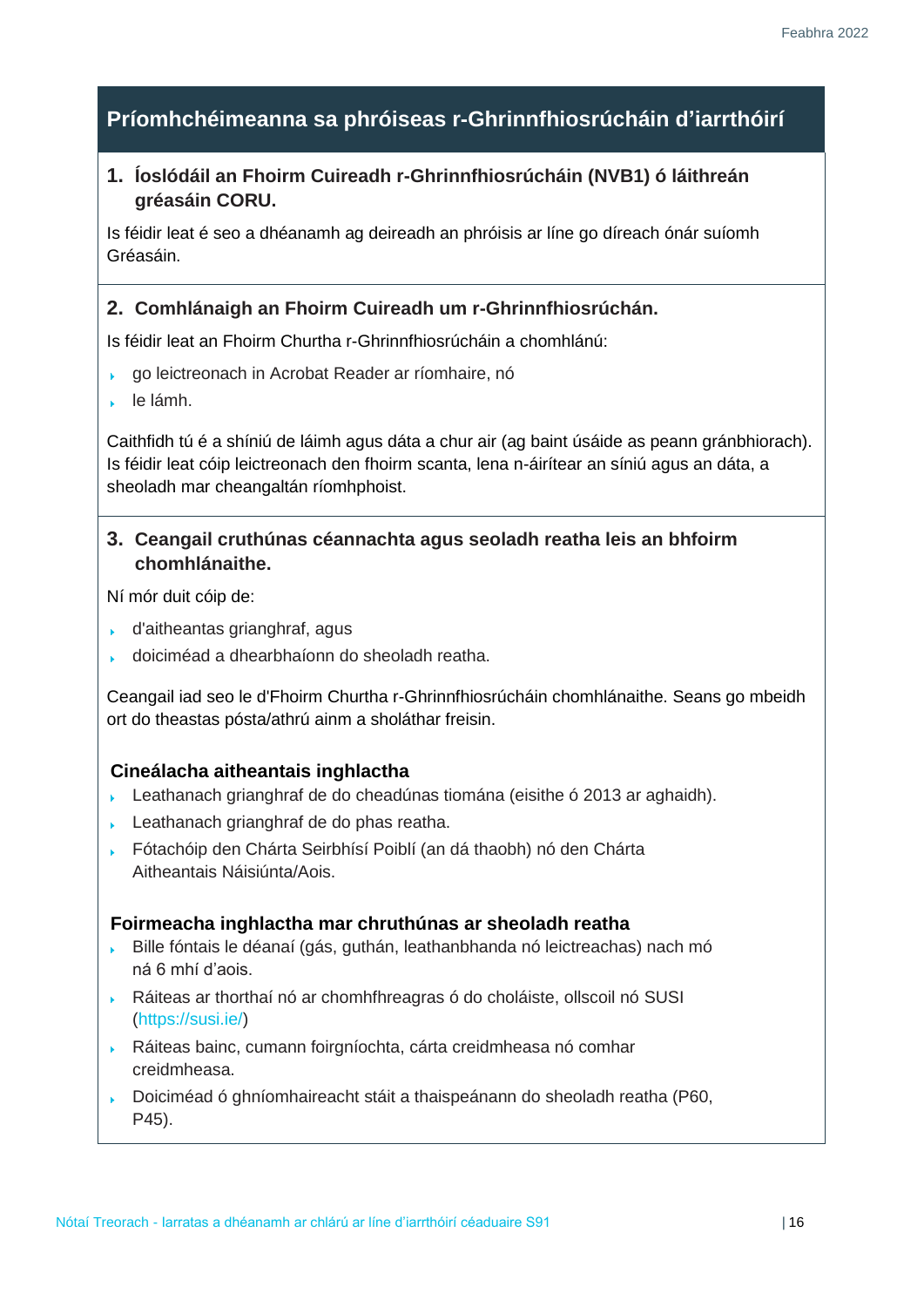## **Príomhchéimeanna sa phróiseas r-Ghrinnfhiosrúcháin d'iarrthóirí**

#### **4. Seol ríomhphost chuig CORU leis an bhFoirm Cuireadh r-Ghrinnfhiosrúcháin chomhlánaithe agus na ceangaltáin.**

#### **5. Laistigh de sheachtain, gheobhaidh tú ríomhphost ag tabhairt cuireadh duit iarratas a dhéanamh ar ghrinnfhiosrúchán ar líne.**

Nuair a fhaighimid d'Fhoirm Cuireadh um r-Ghrinnfhiosrúchán, fíoróimid d'iarratas. Má tá gach rud in ord, cuirfimid do shonraí isteach ar chóras r-Ghrinnfhiosrúcháin an Bhiúró Náisiúnta Ghrinnfhiosrúcháin. Seolfaidh an córas r-Ghrinnfhiosrúcháin nasc chuig an bhfoirm iarratais r-Ghrinnfhiosrúcháin chugat ansin. Tá an nasc seo bailí ar feadh 30 lá.

#### **6. Lean an nasc sa ríomhphost chun an Fhoirm Iarratais r-Ghrinnfhiosrúcháin (NVB2) a chomhlánú ar líne.**

Nuair a fhaigheann tú rochtain ar an bhFoirm Iarratais Ghrinnfhiosrúcháin ar líne, is féidir leat do shonraí agus na seoltaí a bhfuil cónaí ort orthu ó rugadh tú a chur isteach.

#### **7. Cuirfimid ríomhphost chugat chun tú a chur ar an eolas nuair a bheidh toradh na r-Ghrinnfhiosrúcháin faighte againn.**

Nuair a chomhlánaíonn tú an fhoirm iarratais r-Ghrinnfhiosrúcháin ar líne, déanfaimid athbhreithniú uirthi ansin. Cuirfimid faoi bhráid an Bhiúró Náisiúnta Ghrinnfhiosrúcháin é lena phróiseáil. Nuair a sheoltar toradh an ghrinnfhiosrúcháin ar ais chugainn, seolfar ríomhphost chugat le deimhniú go bhfuil an próiseas críochnaithe nuair a bheidh an toradh íoslódála ag ár Duine Idirchaidrimh (ball foirne CORU).

**Tá sé de cheart againn ceisteanna a ardú faoi rud ar bith nár nocht tú agus faoi aon rud eile a thagann chun cinn mar thoradh ar ghrinnfhiosrúchán.**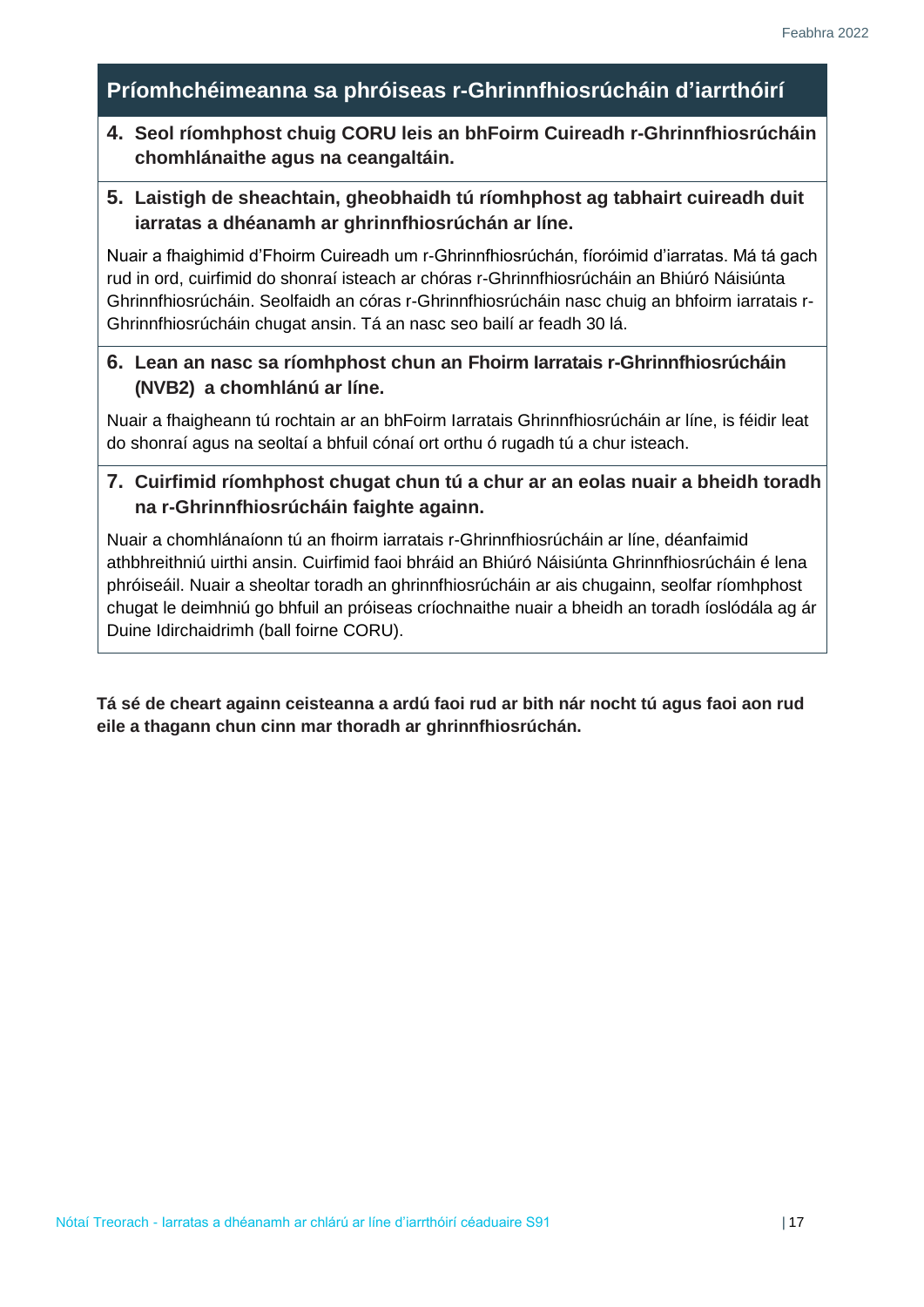## <span id="page-17-0"></span>**Deimhniú Imréitigh Coiriúil**

Má chónaigh tú thar lear ar feadh bliana agus lá amháin, nó níos faide, tar éis 18 mbliana d'aois (ag obair nó nach bhfuil), ní mór duit **cóip dheimhnithe** (mínithe ar leathanach 5) de Dheimhniú Imréitigh Coiriúil (ar a dtugtar Imréiteach Póilíní freisin) a sholáthar. Ní mór duit ceann a thabhairt dúinn **do gach tír** ina bhfuil cónaí ort ar feadh bliana agus lá amháin, nó níos faide, le d'iarratas.

Ní fhéadfaidh an Deimhniú Imréitigh Coiriúil a sholáthraítear ón tír sin a bheith níos sine ná trí mhí ar dháta an iarratais. Mar sin, déan cinnte gur eisíodh an Deimhniú Imréitigh Coiriúil laistigh de na trí mhí ó d'iarratas ar líne ar chlárú le CORU, mar shampla má dhéanann tú iarratas ar an 1 Márta 2022, ba cheart do dheimhniú imréitigh choiriúil a eisiúint tráth nach déanaí ná 1 Eanáir 2022.

Má fuair tú imréiteach póilíní do thír tamall ó shin agus nár fhill tú chun cónaí sa tír sin, féadfaidh tú cóip dheimhnithe den doiciméad sin a chur isteach.

Mura bhfuil Deimhniú Imréitigh Coiriúil agat cheana féin, déan teagmháil le do thoil le hambasáid nó consalacht na tíre ábhartha chun sonraí a fháil faoi conas ceann a fháil.

Mura bhfuil tú in ann Deimhniú Imréitigh Coiriúil a fháil do thír ar leith, déan teagmháil linn le do thoil.

Le haghaidh tuilleadh eolais, tabhair cuairt ar ár [suíomh gréasáin:](https://coru.ie/health-and-social-care-professionals/registration/registration-requirements/garda-vetting-and-police-clearance/police-clearance/)

[https://coru.ie/health-and-social-care-professionals/registration/registration](https://coru.ie/health-and-social-care-professionals/registration/registration-requirements/garda-vetting-and-police-clearance/police-clearance/)[requirements/garda-vetting-and-police-clearance/police-clearance/](https://coru.ie/health-and-social-care-professionals/registration/registration-requirements/garda-vetting-and-police-clearance/police-clearance/)

## **Dearbhú Reachtúil**

Is ionann dearbhú reachtúil agus dearbhú:

- eolas  $\mathbf{F}^{\text{max}}$
- cúinse
- **fíric**

Gheobhaidh tú an deimhniú seo ach dul chuig:

- aturnae a bhfuil deimhniú cleachta aige
- coimisinéir mionn
- Coimisinéir Síochána, nó
- Nótaire Poiblí

Déan cinnte go bhfuil do dhearbhú reachtúil dátaithe laistigh de shé mhí ó dháta d'iarratais. Mura bhfuil séala oifigiúil nó stampa oifigiúil ag an deimhnitheoir, caithfidh sé/sí a n-ainm iomlán agus a seoladh a sholáthar i mbloclitreacha. Is féidir leat an dearbhú reachtúil ar leathanach 5 den doiciméad seo a íoslódáil agus a chomhlánú.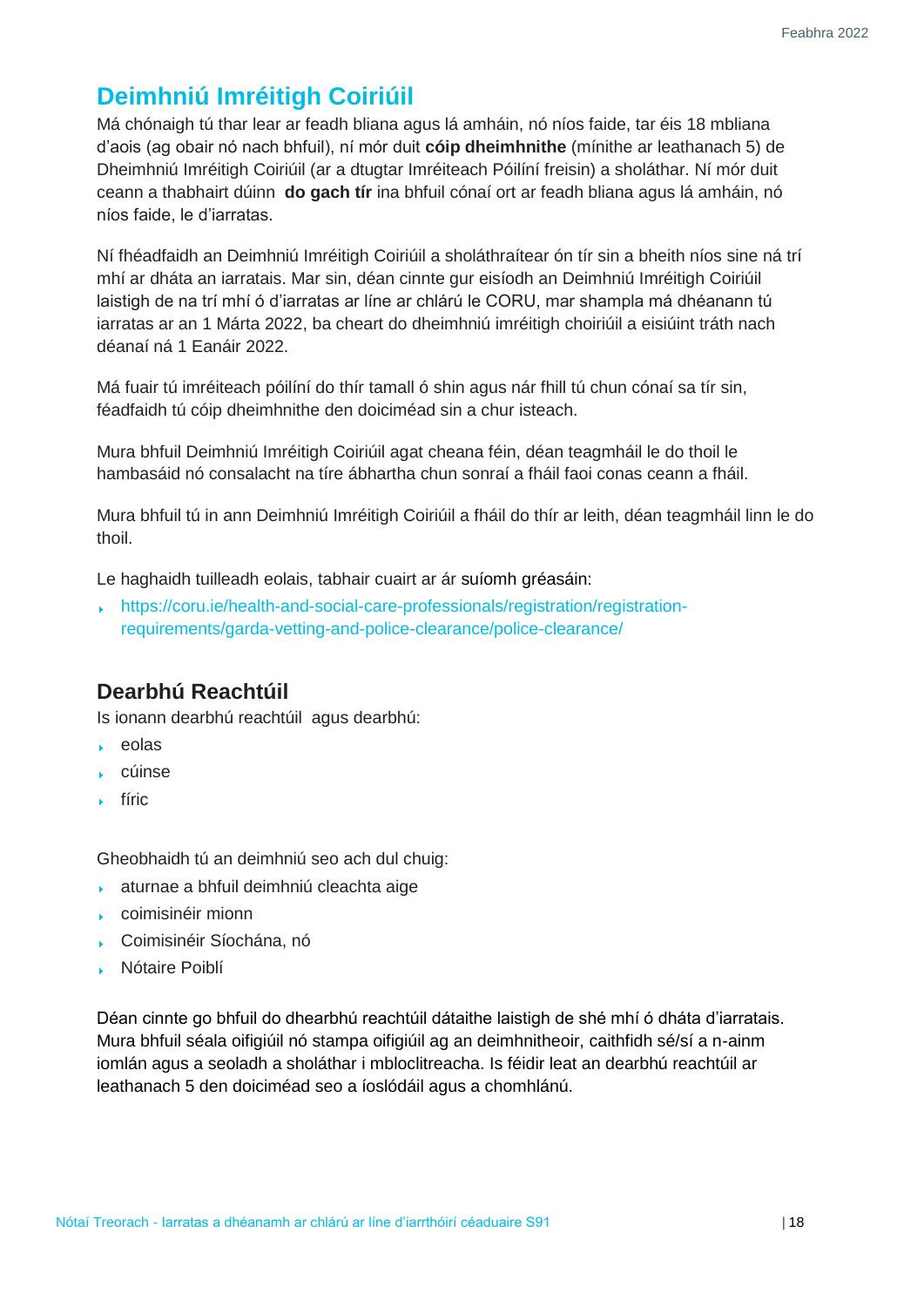#### **Tabhair aire:**

Ní phróiseálfaimid d'iarratas ach amháin má tá an dearbhú seo **sínithe agat** i láthair:

- aturnae a bhfuil deimhniú cleachta aige k.
- Coimisinéir Mionnaí
- Coimisinéir Síochána, nó
- Nótaire Poiblí

Ba cheart duit a chinntiú go dtuigeann tú go hiomlán an dearbhú sula síníonn tú é.

Tá sé mídhleathach iarracht a dhéanamh d'ainm a chur isteach ar an gClár trí chalaois. Má dhéanann tú é seo, féadfar thú a ionchúiseamh **.**

Ní mór duit an [fhoirm dhearbhaithe reachtúil](https://coru.ie/files-registration/statutory-declaration.pdf) seo a phriontáil agus a chomhlánú ag deireadh an phróisis ar líne agus í a sheoladh i ríomhphost chugainn (**meabhrúchán**: caithfidh tú an dearbhú reachtúil a shíniú go fisiciúil agus cóip scanta a sheoladh chugainn).

<https://coru.ie/files-registration/statutory-declaration.pdf>

#### **Cód Iompair agus Eitice Gairmiúla**

Tá Cód Iompair agus Eitice Gairmiúla ag gach Bord Clárúcháin a bhaineann leis an ngairm. Le haghaidh sonraí, téigh chuig an suíomh Gréasáin le do thoil:

[www.coru.ie](http://www.coru.ie/)

Caithfidh tú cloí leis an gCód do do ghairm bheatha.

Ciallaíonn sé seo go gcaithfidh gach iarrthóir a dhearbhú go bhfuil an Cód Iompair agus Eitice Gairmiúla dá ngairm léite acu, gur thuig siad agus go gcloífidh siad leis. Is cuid é seo den dearbhú reachtúil nach mór do gach iarratasóir a chur isteach.

## <span id="page-18-0"></span>**Ag íoc na táille**

#### **Táille iarratais ar chlárú agus táille chun fanacht cláraithe**

€100 an táille iarratais.

Sna blianta ina dhiaidh sin beidh an táille athnuachana bliantúil (€100 faoi láthair) dlite ar dháta athnuachana bliantúil do ghairme.

Má chuirtear leis an gclár thú sula mbeidh an táille athnuachana bliantúil dlite, beidh ort an táille athnuachana bliantúil a íoc.

Is féidir na dátaí athnuachana bliantúla do gach gairm agus clár a fháil ar ár suíomh gréasáin:

<http://www.coru.ie/>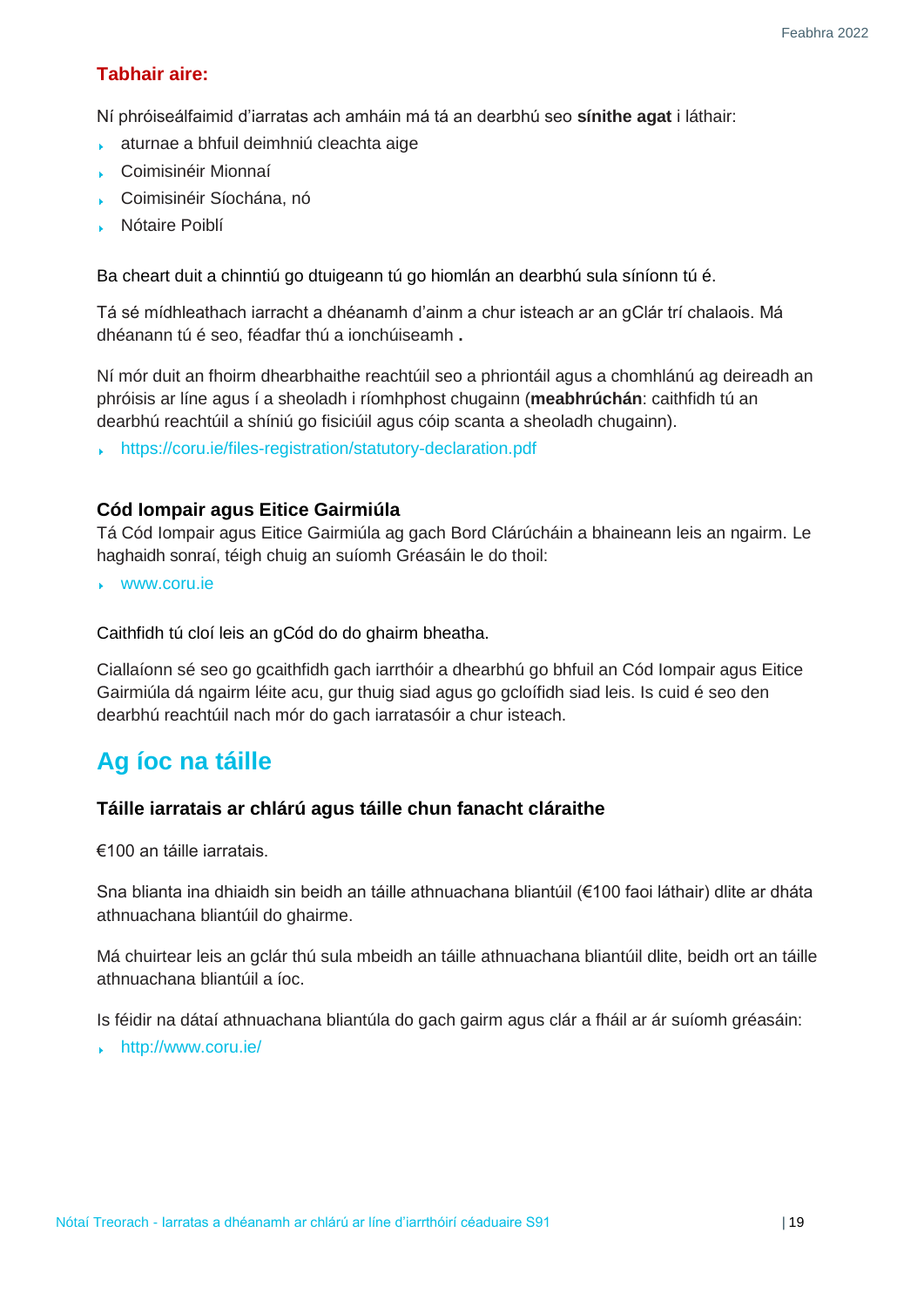Chun tuilleadh eolais a fháil ar an bpróiseas athnuachana, tabhair cuairt le do thoil ar ár gcuid Ceisteanna Coitianta ar ár suíomh gréasáin:

[https://coru.ie/health-and-social-care-professionals/registration/registration-faqs/registration](https://coru.ie/health-and-social-care-professionals/registration/registration-faqs/registration-renewals-faqs/)[renewals-faqs/](https://coru.ie/health-and-social-care-professionals/registration/registration-faqs/registration-renewals-faqs/)

#### **Tabhair aire:**

**Mura** bhfuil d'iarratas **comhlánaithe**, ní dhéanfaimid é a phróiseáil go dtí go bhfaighimid na foirmeacha riachtanacha agus na doiciméid tacaíochta trí ríomhphost.

## <span id="page-19-0"></span>**Cad a tharlaíonn ina dhiaidh sin?**

Nuair a fhaighimid do bhileog chlúdaigh, foirmeacha agus doiciméid tacaíochta trí ríomhphost, seiceálfaimid féachaint an bhfuil na doiciméid go léir a theastaíonn uainn curtha isteach agat. Má tá aon doiciméad ar iarraidh, ní mór duit é a chur ar fáil laistigh de 30 lá tar éis duit iarratas a dhéanamh ar líne.

Déanfaimid d'iarratas a sheiceáil lena chinntiú go bhfuil sé bailí. Má chomhlánaítear d'Fhoirm Churtha r-Ghrinnfhiosrúcháin i gceart cuirfimid í isteach i gcóras an Bhiúró Náisiúnta Ghrinnfhiosrúcháin (NVB). D'fhéadfaimis teagmháil a dhéanamh leat chun eolas i d'iarratas a shoiléiriú.

Nuair a bheidh na doiciméid go léir againn agus nuair a bheidh an próiseas fíoraithe curtha i gcrích, lena n-áirítear grinnfhiosrúchán, tabharfaimid d'iarratas chuig an **mBord Clárúcháin le cinneadh a dhéanamh**.

Féadfaidh an Bord Clárúcháin tuilleadh eolais a lorg uait sula gcinnfidh sé ar d'iarratas. Ina theannta sin, féadfaidh an Bord Clárúcháin faisnéis fút a lorg ó chomhlachtaí eile. Áirítear leis seo comhlachtaí comhionann le CORU i bPoblacht na hÉireann nó i ndlínsí eile.

Má tá an Bord Clárúcháin sásta gur chomhlíon tú na critéir, deonóidh sé clárú duit. Cuirfear d'ainm ar chlár do ghairme agus eiseofar Deimhniú Clárúcháin duit.

## <span id="page-19-1"></span>**Iarratais neamhiomlána a dhúnadh**

Mura gcuireann tú na doiciméid ar fáil laistigh de fhráma ama cuí, measfar d'iarratas a bheith tarraingthe siar agus dúnfar é. Más mian leat iarratas a dhéanamh ar chlárú tar éis d'iarratas a bheith dúnta, beidh ort iarratas nua a dhéanamh agus táille iarratais nua a íoc.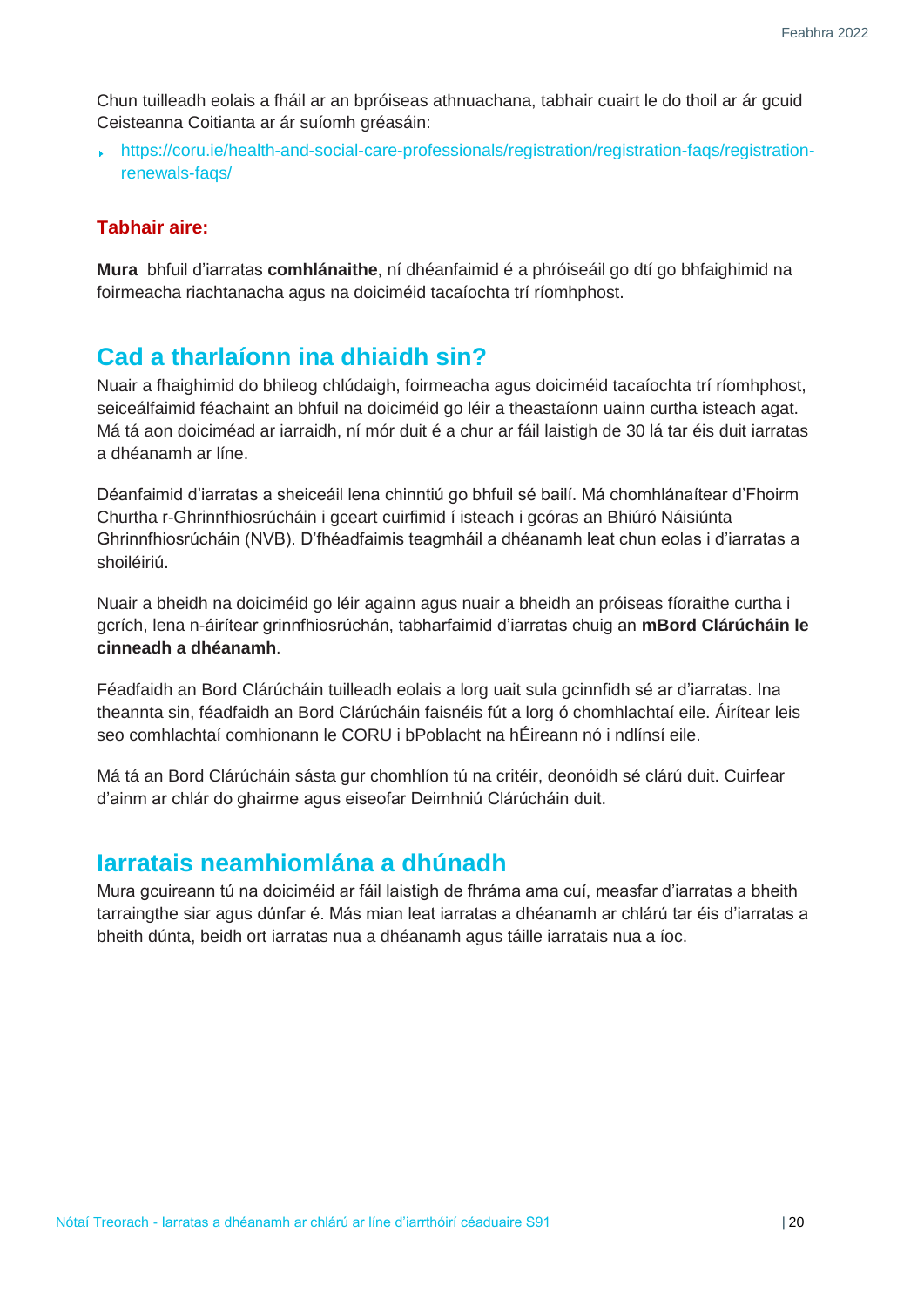# <span id="page-20-0"></span>**6. Iarrthóirí Ailt 91**

#### **Iarrthóirí S91: cé atá in ann iarratas a dhéanamh?**

Is féidir leat iarratas a dhéanamh ar chlárú mar iarrthóir S91 má bhí tú ag cleachtadh do ghairme i bPoblacht na hÉireann le 2 bhliain ar a laghad le linn na 5 bliana sular osclaíodh an clár. Tá tuilleadh eolais faoi na critéir éagsúla i ndiaidh an tábla seo.

Ní mór duit freisin na critéir a fheistiú i **gceann amháin** díobh seo a leanas ó A go E.

#### **A) Cáilíocht arna ceadú le fodhlí**

Cáilíocht í seo atá faofa ag [fodhlí an Bhoird Chlárúcháin:](https://coru.ie/health-and-social-care-professionals/education/approved-qualifications/)

[https://coru.ie/health-and-social-care-professionals/education/approved](https://coru.ie/health-and-social-care-professionals/education/approved-qualifications/)[qualifications/](https://coru.ie/health-and-social-care-professionals/education/approved-qualifications/)

Má tá cáilíocht cheadaithe agat ní gá duit sonraí faoi cháilíocht ar bith eile a sholáthar le d'iarratas.

#### **B) Cáilíocht Sceideal 3 a shealbhú**

Cáilíocht Sceideal 3 a bheith agat atá liostaithe don ghairm:

[https://coru.ie/health-and-social-care-professionals/registration/registration](https://coru.ie/health-and-social-care-professionals/registration/registration-requirements/approved-qualifications/schedule-3-qualifications/)[requirements/approved-qualifications/schedule-3-qualifications/](https://coru.ie/health-and-social-care-professionals/registration/registration-requirements/approved-qualifications/schedule-3-qualifications/)

Is cáilíocht í seo atá liostaithe i Sceideal 3 den Acht um Ghairmithe Sláinte agus Cúraim Shóisialaigh 2005 (arna leasú) do chleachtóirí reatha faoi Alt 91 . Má tá ceann de na cáilíochtaí thíos agat is féidir leat iarratas a dhéanamh ar chlárú le CORU le linn na tréimhse 2 bhliain (idirthréimhse) tar éis don Chlár oscailt.

Má tá cáilíocht Sceideal 3 agat ní gá duit sonraí faoi cháilíocht ar bith eile a chur ar fáil le d'iarratas.

#### **C) Litir aitheantais nó creidiúnaithe**

Bíodh litir aitheantais nó creidiúnaithe agat ón údarás inniúil ainmnithe i bPoblacht na hÉireann.

Is cáilíocht í seo a gnóthaíodh lasmuigh de Phoblacht na hÉireann. Caithfidh sé a bheith aitheanta ag:

- an Bord Clárúcháin in CORU do do ghairm bheatha, nó
- Údarás Inniúil ainmnithe eile i bPoblacht na hÉireann faoi Threoir ón gComhairle 2005/36/CE.

Ní mór duit ainm an Údaráis Inniúil agus dáta na litreach aitheantais a chur isteach. Má tá litir aitheantais do cháilíochta idirnáisiúnta agat, ní gá duit sonraí faoi cháilíocht ar bith eile a sholáthar le d'iarratas.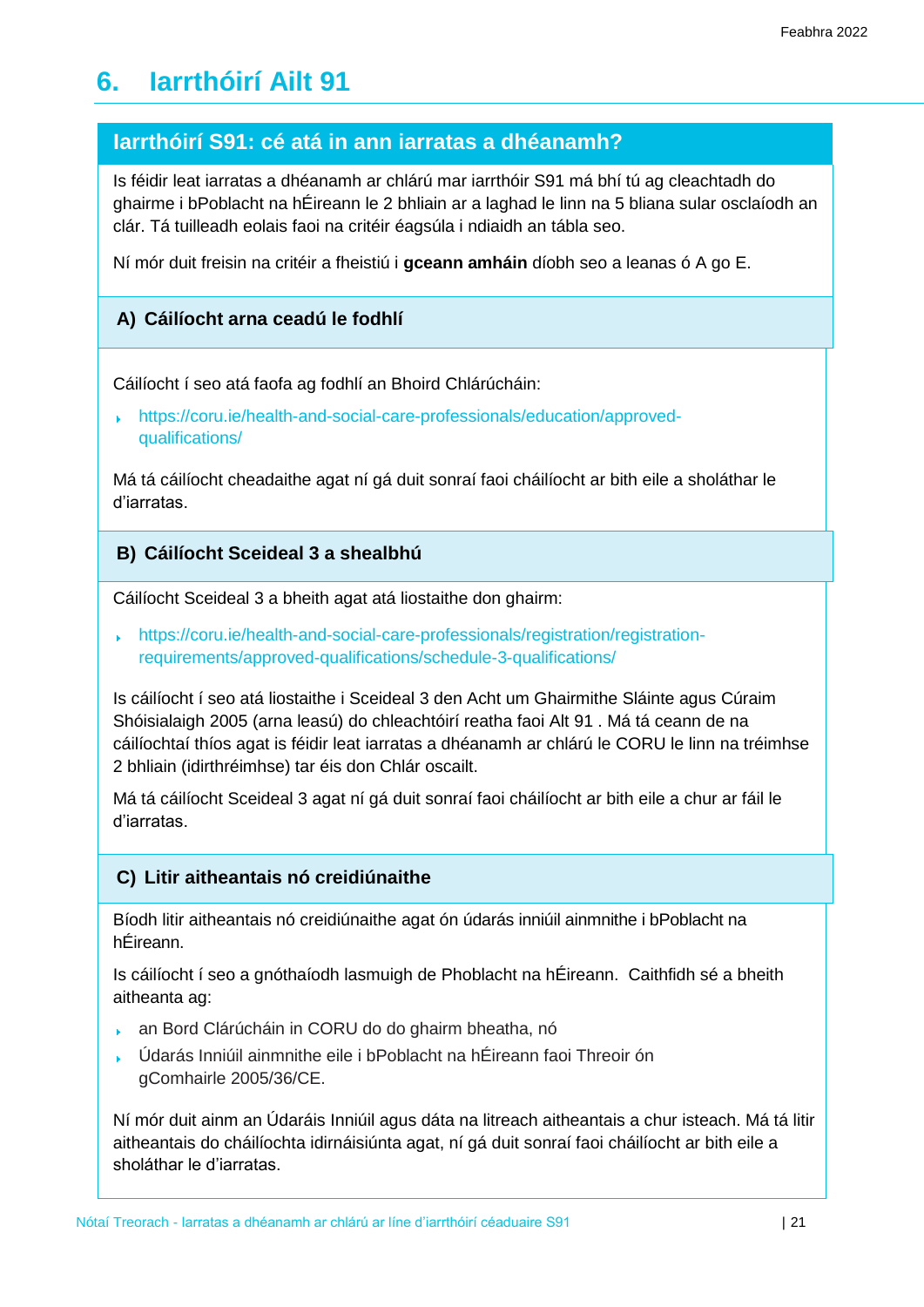## **Iarrthóirí S91: cé atá in ann iarratas a dhéanamh?**

Má tá cáilíocht idirnáisiúnta agat sa ghairm agus mura bhfuil litir aitheantais agat, déan teagmháil le do thoil le:

#### [recognition@coru.ie](mailto:recognition@coru.ie)

#### **D) Cáilíocht eile atá ábhartha go leor**

Cáilíocht eile a bheith agat a d'fhéadfadh an Bord Clárúcháin a mheas a bheith sách ábhartha.

Féadfaidh cáilíocht eile a bheith agat a mheasann an Bord Clárúcháin atá ábhartha go leor don ghairm agus a chomhlíonann caighdeán inniúlachta a fhreagraíonn do cháilíocht Sceideal 3.

Mura measann an Bord Clárúcháin gur leor an cháilíocht seo, ní mór duit Measúnú ar Inniúlacht Ghairmiúil a dhéanamh.

#### **E) Ag obair i do ghairm cheana féin**

#### **A bheith ag obair i do ghairm gan a bhfuil aon cheann de na cáilíochtaí thuas.**

Má chomhlíonann tú na riachtanais iarratais ach go raibh tú ag obair gan cáilíocht cheadaithe nó choibhéiseach a bheith agat, ní mór duit Measúnú ar Inniúlacht Ghairmiúil arna socrú ag CORU a dhéanamh.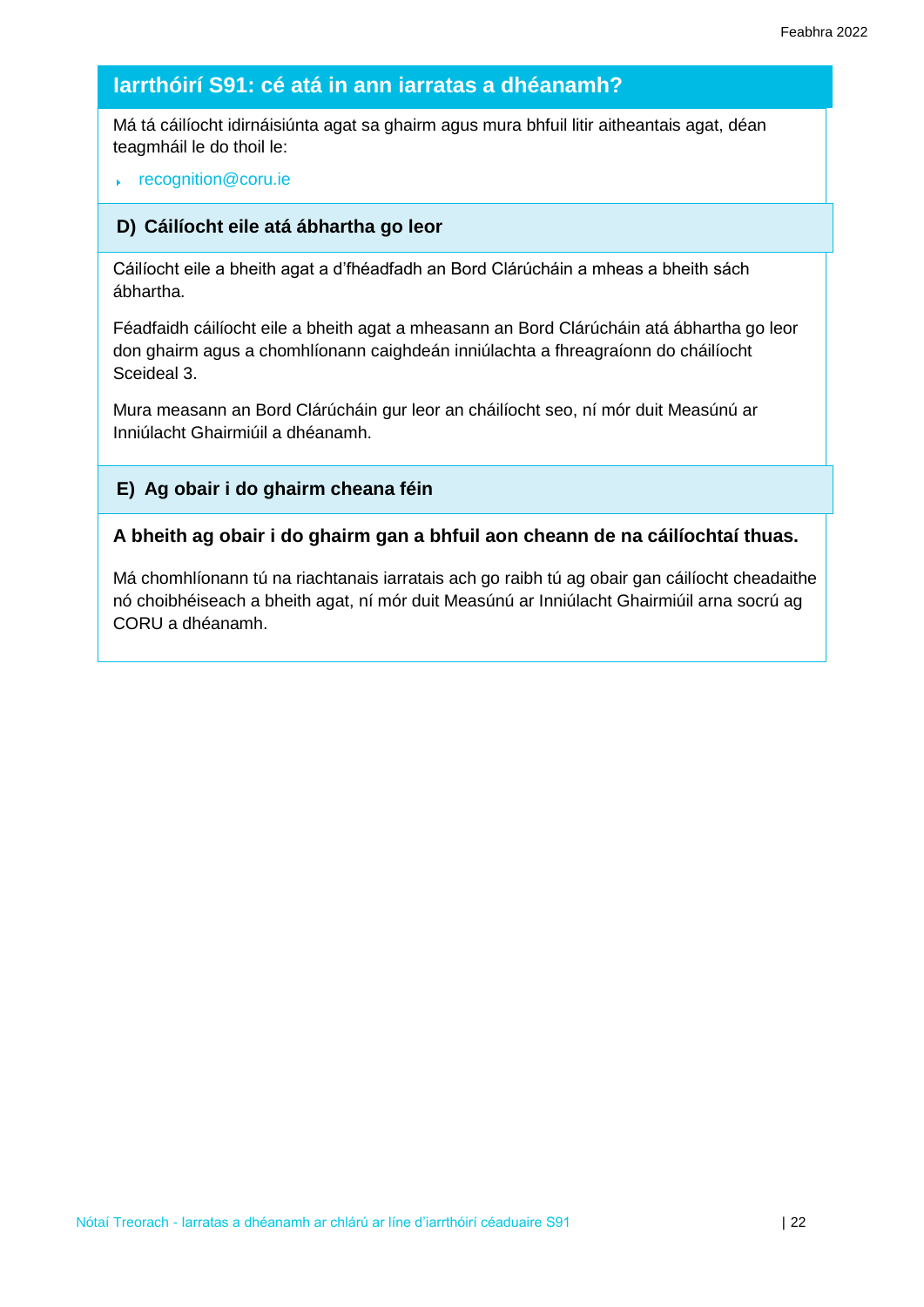## <span id="page-22-0"></span>**Cathain is féidir leat iarratas a dhéanamh?**

Ní féidir leat iarratas S91 a dhéanamh ach le linn na hidirthréimhse 2 bhliain (dá dtagraítear mar an tréimhse seantuismitheoireachta) do do ghairm bheatha. Seo an 2 bhliain tar éis oscailt an chláir. Mura bhfuil tú cinnte, seiceáil le do thoil ar ár suíomh gréasáin ag:

[https://www.coru.ie/health-and-social-care-professionals/registration/what-kind-of-applicant](https://www.coru.ie/health-and-social-care-professionals/registration/what-kind-of-applicant-am-i-/transitional-grandparenting-route-s91-/)[am-i-/transitional-grandparenting-route-s91-/](https://www.coru.ie/health-and-social-care-professionals/registration/what-kind-of-applicant-am-i-/transitional-grandparenting-route-s91-/)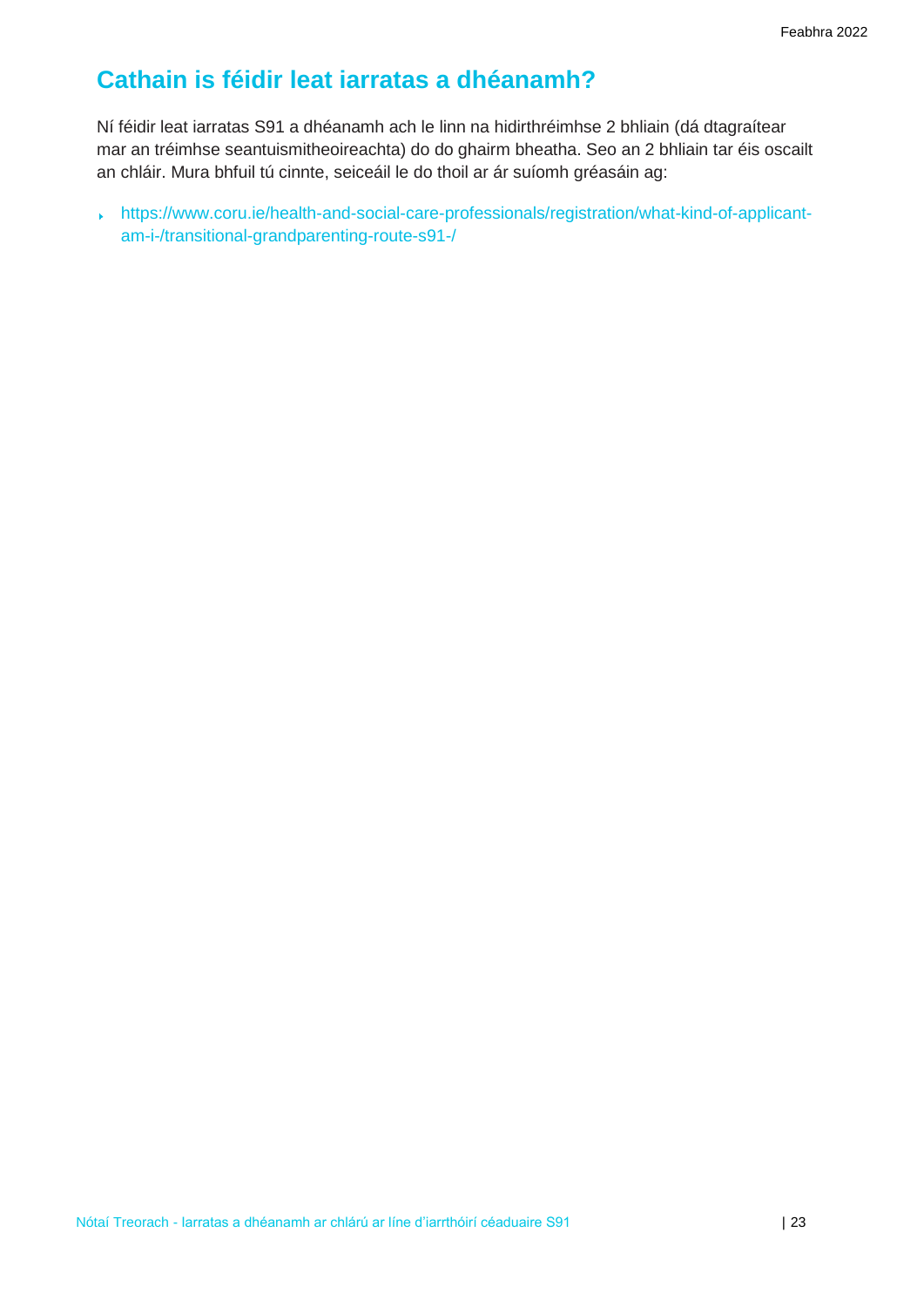## <span id="page-23-0"></span>**Doiciméid tacaíochta**

**Léigh an tábla seo a leanas go cúramach agus tuilleadh sonraí ina dhiaidh (cuir do shonraí san áireamh más cleachtóir príobháideach thú). Cuir na doiciméid ábhartha i ríomhphost chugainn laistigh de 30 lá ó chríoch an phróisis ar líne.**

| Doiciméid tacaíochta a chaithfidh iarrthóirí S91 a chur san áireamh                                                                                                                                                                                                                                                                   |  |  |  |
|---------------------------------------------------------------------------------------------------------------------------------------------------------------------------------------------------------------------------------------------------------------------------------------------------------------------------------------|--|--|--|
| Leathanach clúdaigh an fheidhmchláir.                                                                                                                                                                                                                                                                                                 |  |  |  |
| Cóip dheimhnithe de chruthúnas céannachta<br>Pas reatha (leathanach grianghraif)<br>nó<br>Ceadúnas Tiomána Nua Éireannach (eisithe ó 2013)<br>nó<br>Cárta Seirbhísí Poiblí (arna eisiúint ag an Roinn Coimirce<br>Sóisialaí - cóip tosaigh agus cúl an chárta).<br>Léigh tuilleadh sonraí faoi chruthúnas céannachta ar leathanach 7. |  |  |  |
| Cóip dheimhnithe d'fhianaise ar aon athrú ar ainm más infheidhme.                                                                                                                                                                                                                                                                     |  |  |  |
| Cóip dheimhnithe de theastas cáilíochta(í) más infheidhme<br>Tabhair faoi deara, le do thoil, sa chás go bhfuil teideal do cháilíochta i Laidin nó<br>mura bhfuil an teideal iomlán luaite ar do theastas, ní mór duit cóip dheimhnithe de<br>thras-scríbhinn acadúil a sheoladh chugainn freisin.                                    |  |  |  |
| Foirm Churtha r-Ghrinnfhiosrúcháin (NVB1) comhlánaithe agus sínithe<br>Ní mór duit an t-iarratas r-Ghrinnfhiosrúcháin ar líne a sheoladh chugainn freisin.                                                                                                                                                                            |  |  |  |
| Cóip dheimhnithe de theastas/deimhnithe Imréitigh Coiriúla<br>Ní mór duit ceann a thabhairt dúinn do gach tír lasmuigh d'Éirinn ina raibh cónaí ort<br>ar feadh bliana agus lá amháin nó níos faide ó bhí tú 18 mbliana d'aois.                                                                                                       |  |  |  |
| Scanadh 2 ghrianghraf de mhéid pas<br>Léigh tuilleadh sonraí faoi ghrianghraif de mhéid pas ar leathanach 7                                                                                                                                                                                                                           |  |  |  |
| Foirm cruthúnas ar chleachtas gairmiúil stampáilte agus sínithe<br>Caithfidh do bhainisteoir líne nó do rannóg AD é seo a stampáil.                                                                                                                                                                                                   |  |  |  |
| Eolas breise mar thaca le d'iarratas más infheidhme.                                                                                                                                                                                                                                                                                  |  |  |  |
| Dearbhú reachtúil sínithe faoi mhionn.                                                                                                                                                                                                                                                                                                |  |  |  |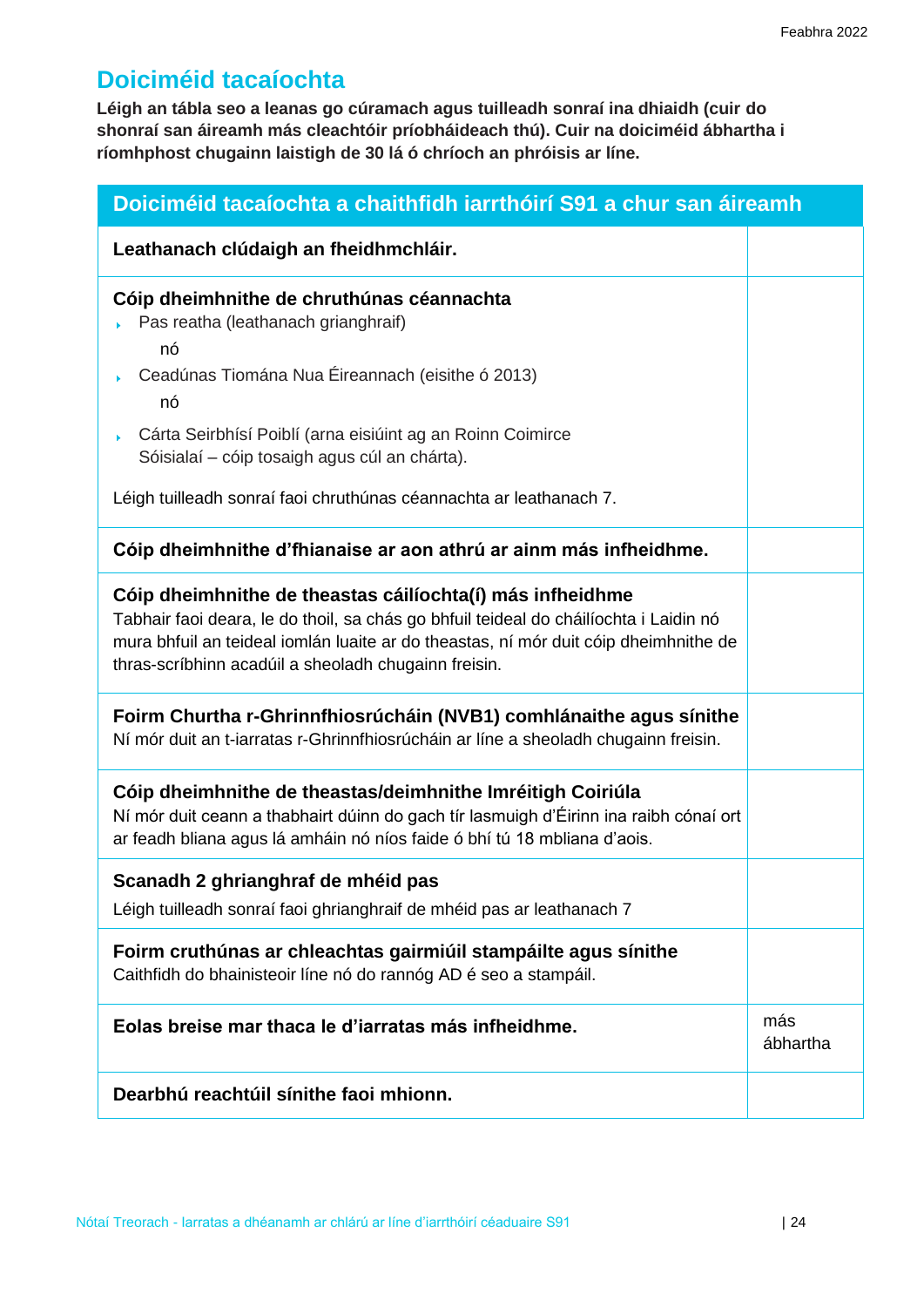#### **Tabhair faoi deara le do thoil: ní mór duit 'cóipeanna deimhnithe' de dhoiciméid a chur isteach**

Ní mór duit na doiciméid a chuireann tú isteach a fháil deimhnithe (seiceáil agus stampáilte) ag:

- aturnae a bhfuil deimhniú cleachta aige
- Coimisinéir Mionn
- Coimisinéir Síochána, nó
- Nótaire Poiblí k.

Léireoidh sé seo gur fíorchóipeanna de na bunchóipeanna iad na doiciméid a chuireann tú isteach.

Ciallaíonn sé seo go mbeidh ort na doiciméid **bhunaidh** a thaispeáint do cheann amháin díobh thuas. Ní mór dóibh a stampa a chur ar na cóipeanna chun a thaispeáint go bhfuil siad deimhnithe. Mura bhfuil séala oifigiúil nó stampa oifigiúil ag an deimhnitheoir, ní mór dó síniú agus ainm iomlán agus seoladh a sholáthar i mbloclitreacha.

Féadfaidh sé go bhfuil tú ag cur isteach teastas cáilíochta, nó athscríbhinn acadúil, nó an dá cheann. Más amhlaidh atá, féadfaidh cláraitheoir (nó duine atá údaraithe ag an gcláraitheoir) na hollscoile nó na hinstitiúide oideachais a bhronn an cháilíocht an doiciméad a dheimhniú mar chóip dhílis den bhunchóip.

## <span id="page-24-0"></span>**Cruthúnas ar chleachtas gairmiúil**

Ní mór duit fianaise a sholáthar go raibh tú ag cleachtadh do ghairme i bPoblacht na hÉireann ar feadh 2 bhliain ar a laghad le linn na 5 bliana roimh oscailt an chláir.

Ní mór Foirm Cruthúnas Cleachtais **Ghairmiúil** do **gach** fostaíocht a chuimsigh an 2 bhliain a chomhlánú ag:

- bainisteoir líne
- maoirseoir, nó
- bainisteoir acmhainní daonna (HR).s.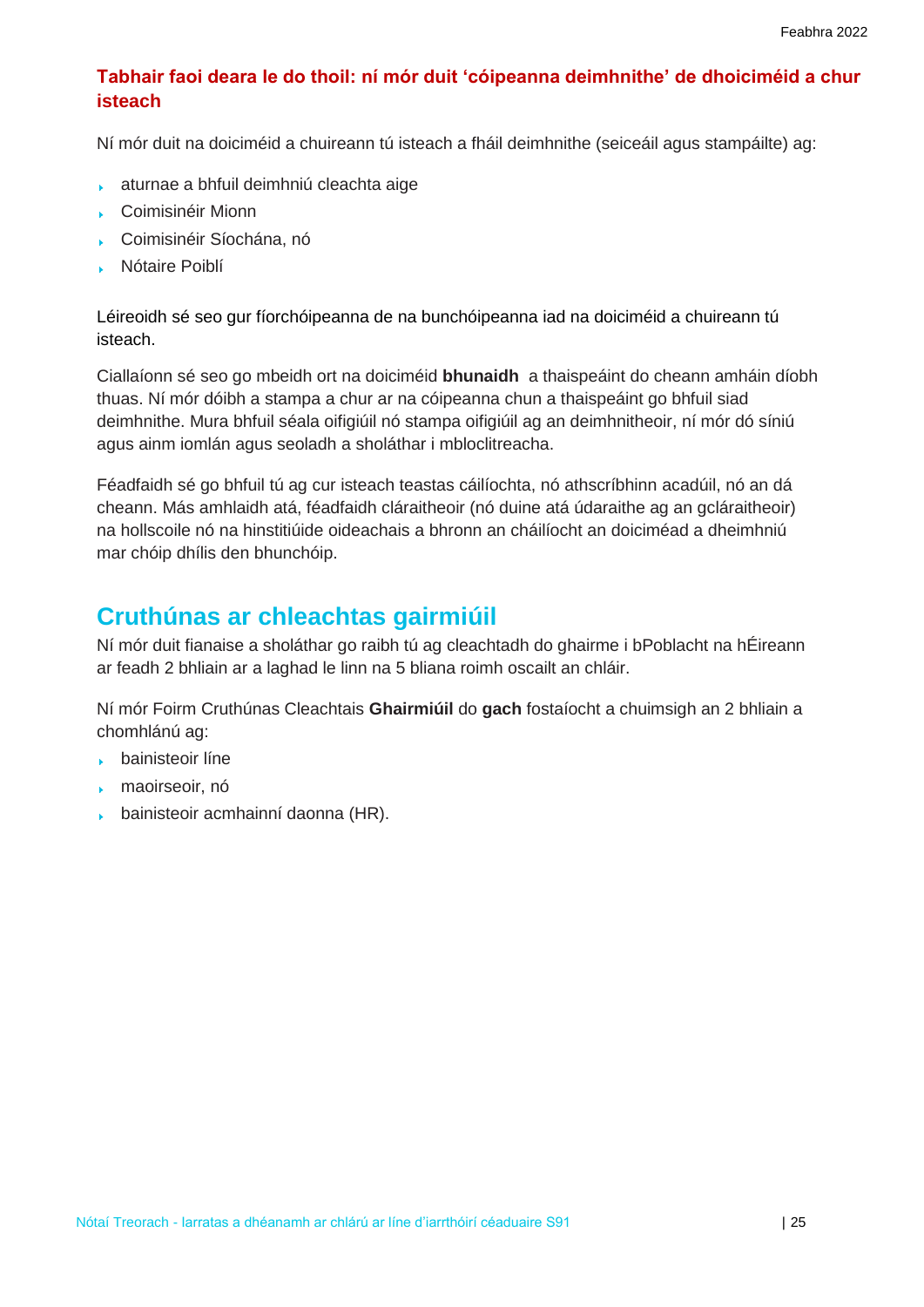#### **Tabhair aire:**

Féadfaidh **rannpháirtíocht i gcleachtadh na gairme** a bheith san áireamh freisin iad siúd i mbainistíocht, oideachas agus taighde a bhaineann go díreach leis an ngairm mar atá leagtha amach i mbeartas an Bhoird Chlárúcháin.

Ní féidir leat iarratas a dhéanamh faoi Alt 91 ach amháin má tá 2 bhliain de chleachtadh agat i bPoblacht na hÉireann sa tréimhse 5 bliana ábhartha. Déan tagairt le do thoil do dhoiciméad Nótaí Treorach Alt 38 mura mbaineann sé seo leat.

Is é cuspóir na foirme cruthúnais-de-ghairmiúil-chleachtas a fhíorú go raibh tú ag obair sa ghairm le linn na tréimhse ábhartha. Ní mór duit an fhoirm seo a phriontáil ag deireadh an phróisis ar líne.

Ba cheart duit é seo a chomhlánú, a shíniú agus a stampáil ag an eagraíocht ábhartha agus é a fháil ar ais uathu sula gcuireann tú isteach é i ríomhphost chuig CORU. D'fhéadfaimis dul i dteagmháil le d'fhostóirí reatha nó roimhe seo chun cuid den fhaisnéis nó an t-eolas go léir a soláthraíodh a dheimhniú.

## <span id="page-25-0"></span>**Cleachtadh príobháideach**

Má bhí tú féinfhostaithe sna 5 bliana suas go dtí oscailt an chláir, ní mór duit fianaise a sholáthar a thaispeánfaidh go raibh tú ag obair sa ghairm le 2 bhliain ar a laghad le linn na 5 bliana ábhartha.

Féach an tábla ar an leathanach seo a leanas le do thoil a thugann breac-chuntas ar na doiciméid a theastaíonn d'iarrthóirí atá ag gabháil do chleachtas príobháideach.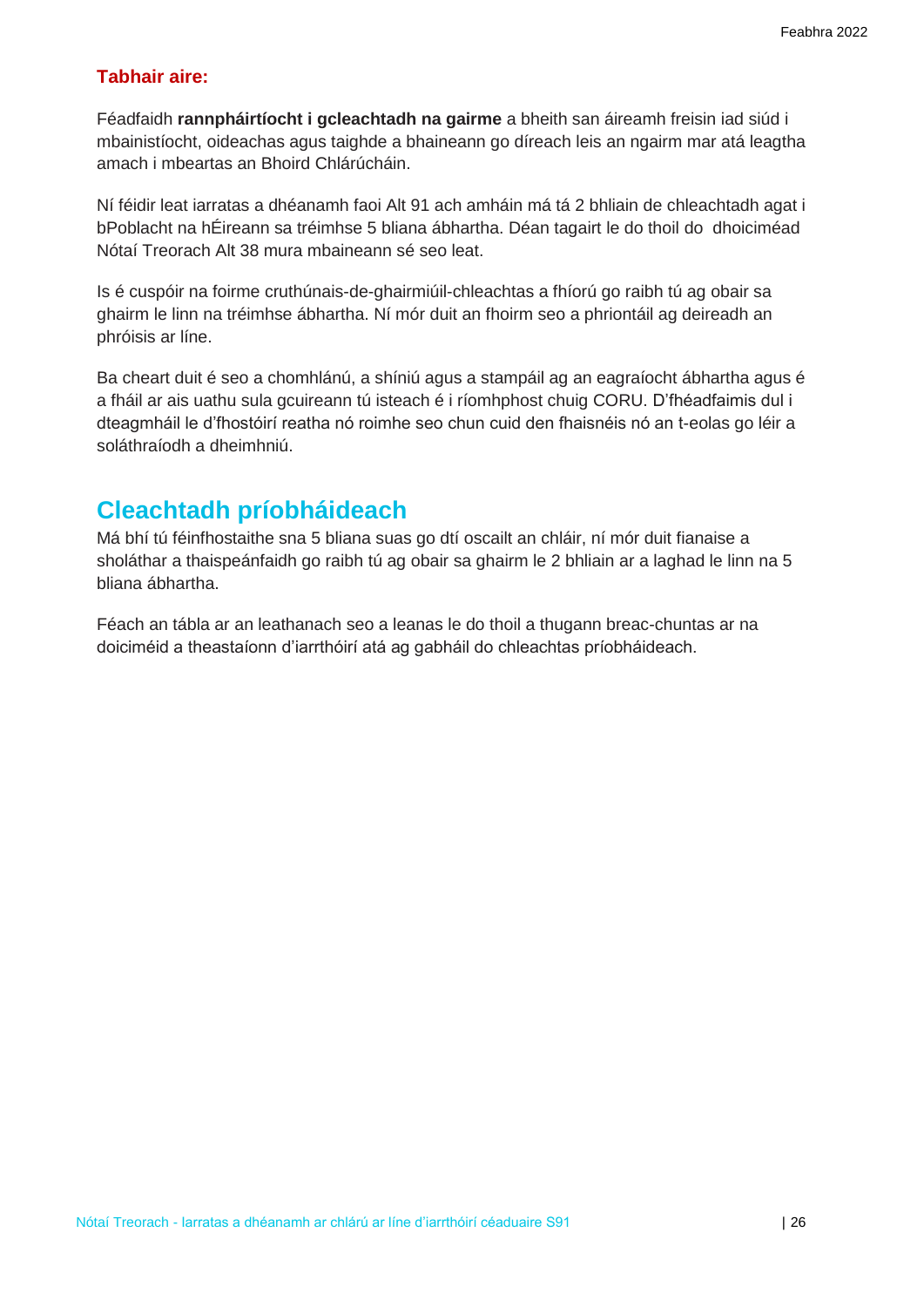#### **Doiciméid tacaíochta S91 a chaithfidh iarrthóirí i gcleachtas príobháideach a sholáthar**

Ní mór do chleachtóirí príobháideacha na doiciméid seo a leanas a sholáthar **freisin** chun an Bord Clárúcháin a shásamh faoina gcleachtas príobháideach i bPoblacht na hÉireann le linn na tréimhse ábhartha.

#### **1. Féin-dearbhú**

Caithfidh sé seo a bheith ar do pháipéar ceannteidil féin maidir le do chleachtas príobháideach. Tabhair do dhóthain sonraí le go bhféadfaidh an Bord machnamh a dhéanamh orthu lena n-áirítear:

- Dáta Tosaithe
- seoladh gnó
- an raon seirbhísí a chuir tú ar fáil.

#### **Agus 2) Cruthúnas ar árachas slánaíochta gairmiúla reatha**

Caithfidh sé seo d'ainm nó d'ainm gnó a chur i láthair.

Ní gá duit ach achoimre ar an gclúdach a sholáthar, ní an polasaí iomlán.

#### **Agus 3) Cruthúnas ar sholáthar seirbhísí do chliaint nó d'úsáideoirí seirbhíse**

Caithfidh A nó B a bheith san áireamh anseo.

A. 2 dhoiciméad ar a laghad (sonraisc, admhálacha nó litir) ó úsáideoirí seirbhísí (daoine aonair nó eagraíochtaí) a dheimhníonn soláthar seirbhísí (sa tréimhse ama ábhartha).

**Tabhair faoi deara**: le do thoil dearg (dubh amach) aon fhaisnéis phearsanta tríú páirtí sula seolann tú na doiciméid chugainn.

**Nó**

B. Cruthúnas ar chonarthaí (conradh amháin ar a laghad) le haghaidh seirbhíse sa ghairm (d'eagraíochtaí eile) (sa tréimhse ábhartha).

#### **Agus 4) Dhá mhír cruthúnais ó mhíreanna A go F thíos (a bhaineann leis an tréimhse ábhartha)**

#### **Tabhair aire:**

**Ní leor** dhá dhoiciméad faoi mhír amháin thíos.

#### **A. Cóip de chuntais trádála**

Ba cheart go n-áireofaí leis seo na leathanaigh ráitis ábhartha a thaispeánann na:

- ainm an chomhlachta
- seoladh
- an dáta lena mbaineann na ráitis. ¥.

B'fhéidir gur mhaith leat faisnéis airgeadais áirithe a fholú (dubh amach).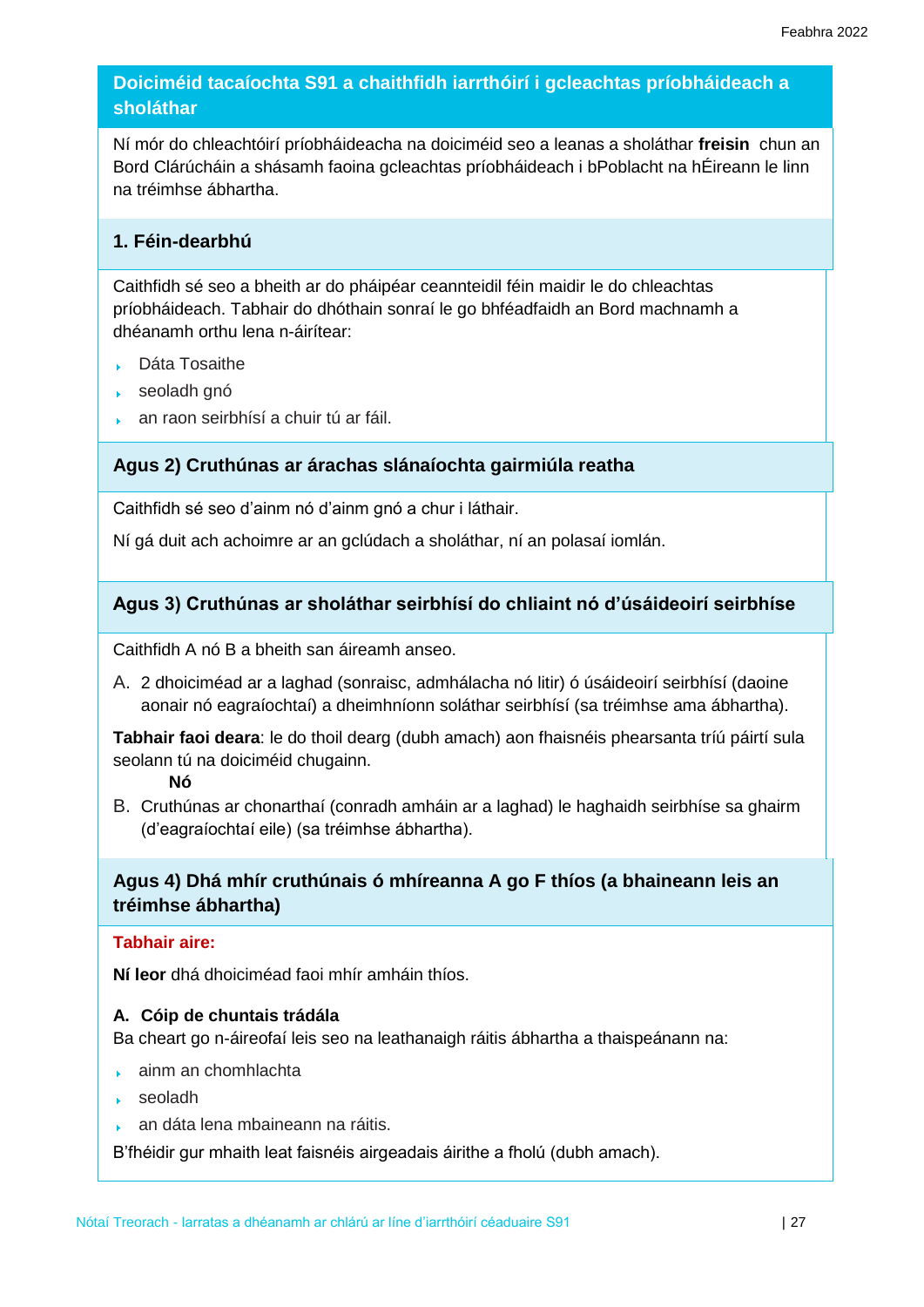#### **Doiciméid tacaíochta S91 a chaithfidh iarrthóirí i gcleachtas príobháideach a sholáthar**

#### **B. Cruthúnas ar sheoladh gnó oibríochtúil**

D'fhéadfadh sé seo a bheith:

- Taifid ón Oifig um Chlárú Cuideachta/na gCoimisinéirí Ioncaim  $\ddot{\phantom{1}}$
- billí fóntais/seirbhísí ¥
- ráitis bhainc. ¥

Caithfidh siad ainm do ghnó a chur san áireamh.

B'fhéidir gur mhaith leat faisnéis airgeadais áirithe a fholú (dubh amach).

#### **C. Cruthúnas ballraíochta de chomhlacht gairmiúil a bhaineann leis an ngairm.**

#### **D. Fianaise ar fhorbairt ghairmiúil leanúnach atá ábhartha don ghairm le 5 bliana anuas**

#### **Tabhair aire:**

Ní leor cláir láimhseála agus garchabhrach ceirde.

#### **E. Ábhair chur chun cinn le haghaidh cleachtais phríobháidigh**

Féadfaidh siad seo a bheith san áireamh:

- bileoga
- suímh gréasáin
- fógraí
- gnéithe poiblíochta in irisí.

#### **F. Foilseacháin ón iarrthóir**

Féadfaidh siad seo a bheith piara-athbhreithnithe nó eile agus caithfidh siad a bheith ábhartha don ghairm. Is féidir le piaraí a bheith ina ngairmithe sláinte i do cheantar.

#### **Tabhair aire:**

Féadfaidh CORU na doiciméid a cuireadh ar fáil a sheiceáil.

Féadfaidh Bord Clárúcháin cinneadh a dhéanamh tuilleadh faisnéise nó doiciméad a iarraidh ón iarrthóir, ionas go mbeidh sé sásta gur chomhlíon tú na riachtanais cleachtais ghairmiúil.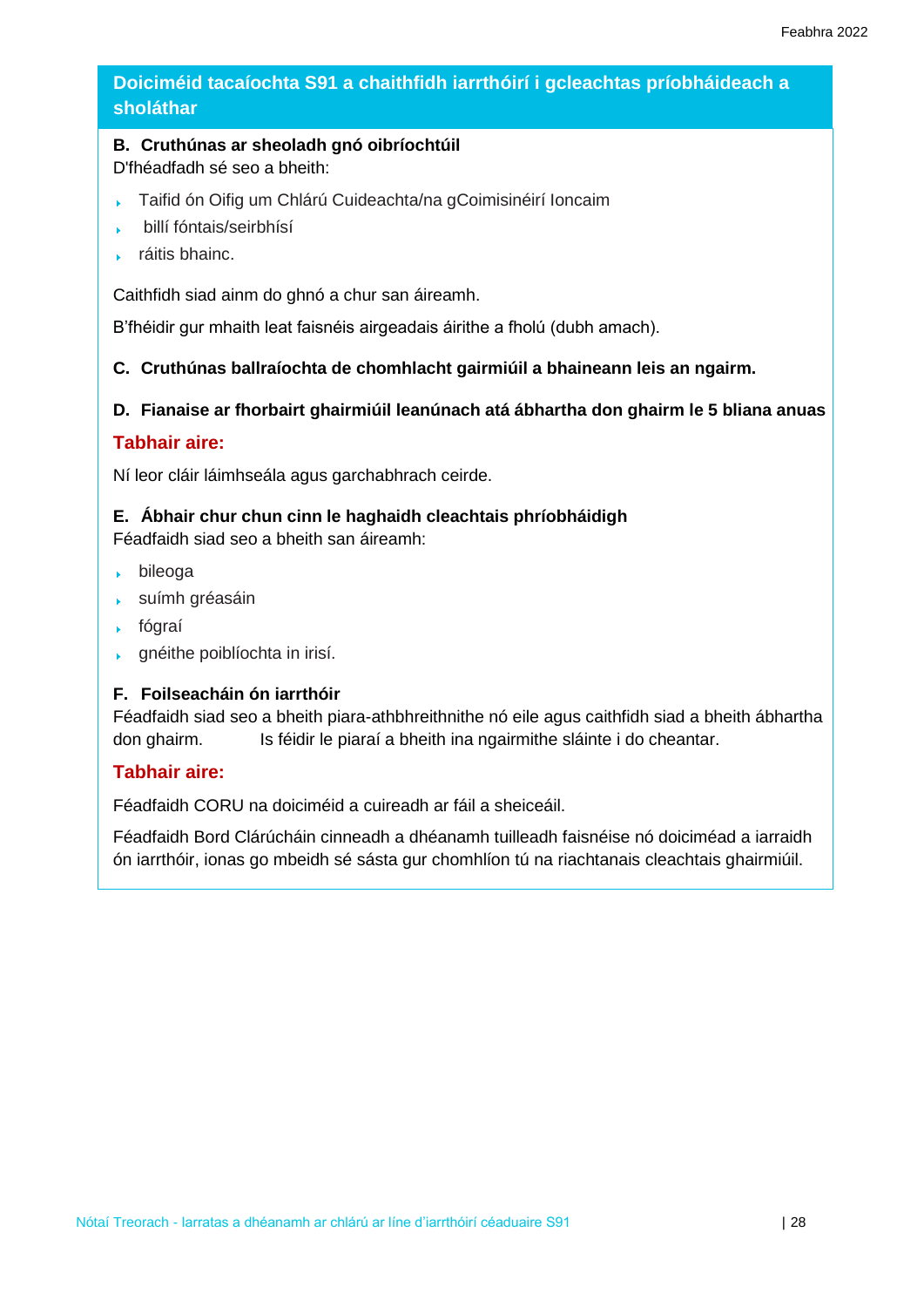## <span id="page-28-0"></span>**Stair ghairme**

Líonfaidh tú sonraí staire do ghairm bheatha ar an gcóras ar líne. Ní mór duit taifead fostaíochta nua a chruthú do gach fostaíocht. Is í an fhostaíocht is ábhartha maidir le d'iarratas ar chlárú ná d'fhostaíocht go díreach roimh nó tráth an iarratais.

#### **Stair ghairme**

Féadfaimid an fhaisnéis a sholáthraíonn tú a úsáid chun do shonraí a fhíorú. Caithfidh tú an dá cheann a thabhairt:

- sonraí gairide (má tá siad ar fáil) faoi d'fhostaíocht reatha  $\mathbf{F}^{\text{max}}$
- cruthúnas 2 bhliain de chleachtas gairmiúil sna 5 bliana roimh an dáta a osclaíodh an clár.

#### **Cleachtas gairmiúil**

Ní mór do chleachtóirí reatha úsáid a bhaint as an rannán stair ghairmréime chun a thaispeáint go raibh siad ag obair sa ghairm i bPoblacht na hÉireann le 2 bhliain ar a laghad sna 5 bliana roimh oscailt an chláir don ghairm i bPoblacht na hÉireann.

Bain úsáid as an spás atá ar fáil le cur síos a dhéanamh ar:

- do phríomhdhualgais agus do phríomhchúraimí
- samplaí den chineál oibre a dhéanann tú nó a rinne tú gach lá de ghnáth. k.

#### **'Páirteach i gcleachtadh na gairme'**

Is féidir leat clárú freisin má tá tú i ról bainistíochta, oideachais nó taighde agus fiú mura bhfuil teagmháil dhíreach phoiblí agat. Caithfidh siad a bheith in ann a thaispeáint freisin conas a d'úsáid siad

dea-chleachtas trí ghníomhartha agus eolas.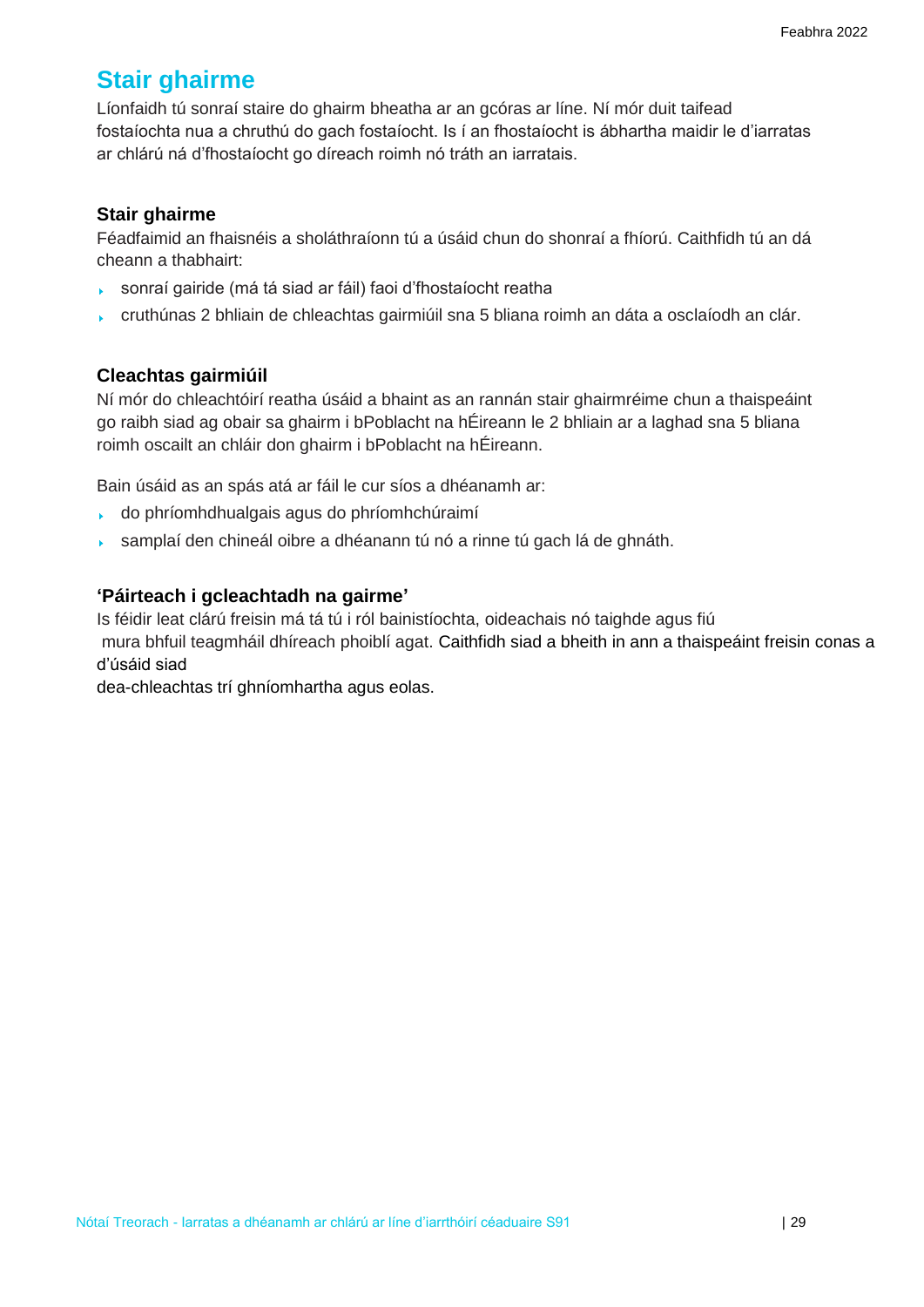#### **Nóta tábhachtach d'iarrthóirí S91 (idirthréimhse nó seantuismitheoirí).**

Sula nglacfaimid go bhfuil iarratas curtha isteach agat faoi shocruithe idirthréimhseacha nó seantuismitheoirí (alt 91), ní mór duit:

- an táille iarratais a bheith íoctha agat  $\mathbf{F}^{\pm}$
- an fhoirm iarratais ar líne a chomhlánú agus a chur isteach. k.

Caithfidh sé seo a bheith déanta agat ar nó roimh an spriocdháta sonraithe do do ghairm.

Bainfear iarratais S91 atá lánchríochnaithe ar cuireadh tús leo ar an gcóras iarratais ar líne (ach nach bhfuil curtha isteach) den chóras díreach tar éis don spriocdháta iarratais a bheith caite. Ciallaíonn sé seo nach féidir iad a chur faoi bhráid CORU tar éis don idirthréimhse a bheith dúnta.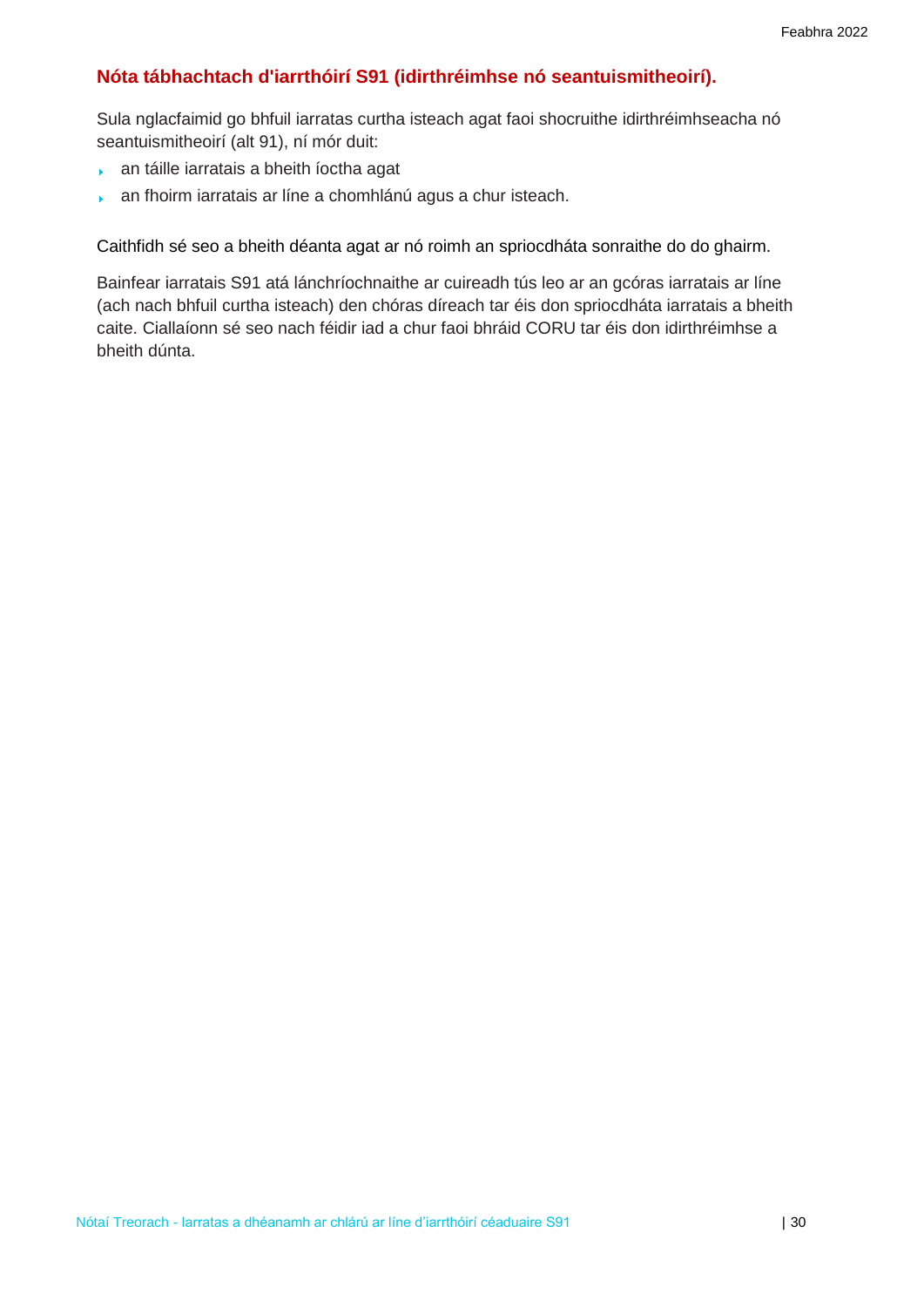# <span id="page-30-0"></span> **Gluais**

#### **Rialacha cáilíochtaí ceadaithe (fo-dhlí)**

Reachtaíocht a rialaíonn na cáilíochtaí ceadaithe is gá chun clárú do ghairm shonrach. Tá a bhfodhlíthe ábhartha féin ag gach gairm.

#### **Bord**

Tagraíonn sé seo don bhord clárúcháin don ghairm ábhartha.

#### **Deimhnitheoir**

An duine a bhfuil creidiúnacht do dhoiciméadaithe fíoraithe aige. Déan tagairt le do thoil don liosta bealaí ceadaithe chun deimhniú a fháil atá sonraithe sa doiciméad seo ar leathanach 5.

#### **Coimisinéir Mionnaí**

Is é is Coimisinéir Mionnaí ann ná duine atá údaraithe chun na nithe seo a leanas a fhíorú:

- mionnscríbhinní (ráitis scríofa faoi mhionn ar a bhfuil faisnéis fhíorasach agus sonraí)  $\mathbf{F}^{\text{max}}$
- dearbhuithe reachtúla (sainithe thíos)
- doiciméid dlí eile.

#### **Foirm Chuiridh r-Ghrinnfhiosrúcháin**

An fhoirm a sheolfar chugat le linn an phróisis chlárúcháin. Nuair a bheidh an fhoirm comhlánaithe, seolfaimid an fhoirm chuig an mBiúró Náisiúnta Grinnfhiosrúcháin chun taifead coiriúil a sheiceáil.

#### **Grinnfhiosrúchán an Gharda Síochána**

Is seiceáil cúlra coiriúil é grinnfhiosrúchán an Gharda Síochána a dhéanann an Biúró Náisiúnta Grinnfhiosrúcháin i bPoblacht na hÉireann. Cuirtear iarratas ar ghrinnfhiosrúchán isteach chucu le linn an phróisis chlárúcháin. Seiceálfaidh siad féachaint an bhfuil taifead coiriúil ag iarratasóir.

#### **Coimisinéir Síochána**

Is ceapachán oinigh é Coimisinéir Síochána arna dhéanamh ag an Aire Dlí agus Cirt faoi [Alt 88](http://www.irishstatutebook.ie/%20eli/1924/act/10/section/88/enacted/en/html#sec88)  [den Acht Cúirteanna Breithiúnais 1924:](http://www.irishstatutebook.ie/%20eli/1924/act/10/section/88/enacted/en/html#sec88)

[http://www.irishstatutebook.ie/ eli/1924/act/10/section/88/enacted/en/html#sec88](https://www.irishstatutebook.ie/eli/1924/act/10/section/88/enacted/en/html)

Tá siad freagrach go príomha as:

- ag glacadh dearbhuithe reachtúla
- síniú finné ar dhoiciméid a theastaíonn ó údaráis éagsúla
- ag síniú deimhnithe agus orduithe faoi Achtanna éagsúla. k.

#### **Deimhniú Imréitigh Coiriúil (ar a dtugtar Imréiteach Póilíní freisin)**

Doiciméad eisithe ag An Garda Síochána (fórsa póilíneachta na hÉireann) nó fórsa póilíneachta lasmuigh d'Éirinn a chuimsíonn faisnéis chúlra maidir leat. Áireoidh an teastas faisnéis mar do:

- ainm
- seoladh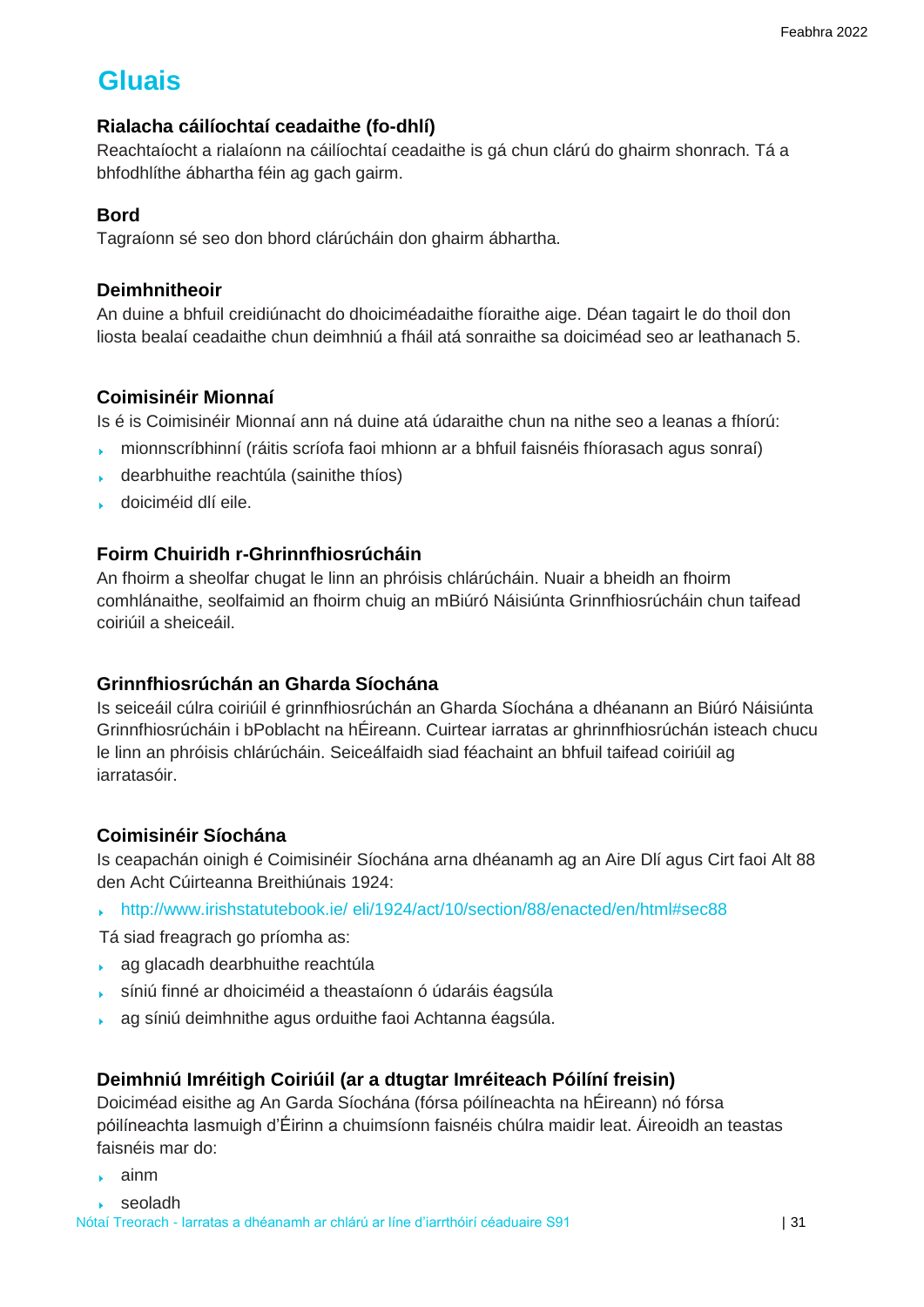- dáta breithe
- aon taifead coiriúil.

#### **Aitheantas**

Déantar cáilíochtaí gairmiúla a bhronntar lasmuigh den Stát a mheas trí phróiseas 'aitheantais'. Is éard atá i gceist leis seo ná cáilíochtaí a chur i gcomparáid le cáilíochtaí creidiúnaithe Éireannacha.

#### **Clárú**

An próiseas chun ainm duine a chur leis an gclár. Ligeann sé seo dóibh ceann de na teidil ghairmiúla ainmnithe a úsáid

#### **Fill ar an gcleachtadh**

Mura bhfuil tú ag obair sa ghairm ar feadh tréimhse ama, tugtar 'filleadh ar chleachtadh' ar dhul ar ais ag obair sa ghairm. Úsáidtear an téarma seo le linn an phróisis chlárúcháin. Sonrófar na sonraí don iarrthóir.

#### **Dearbhú reachtúil**

Is éard is dearbhú reachtúil ann ná ráiteas scríofa a mhionnaíonn nó a dhearbhaíonn duine go bhfuil sé fíor. Déantar é seo i láthair finné údaraithe, de ghnáth:

- aturnae a bhfuil deimhniú cleachta aige
- Coimisinéir Mionn
- Coimisinéir Síochána, nó
- **Nótaire Poiblí**

#### **Nótaire Poiblí**

Is oifigigh phoiblí iad Nótaire Poiblí atá comhdhéanta de réir an dlí, agus is aturnaetha iad de ghnáth. Is féidir leat iad a fháil ag úsáid a [gclár poiblí:](https://www.notarypublic.ie/)

[https://www.notarypublic.ie/](http://www.notarypublic.ie/))

#### **Próiseas fíoraithe**

Nuair a fhaighimid iarratas, déanaimid é a sheiceáil chun a chinntiú go gcomhlíonann sé ár riachtanais.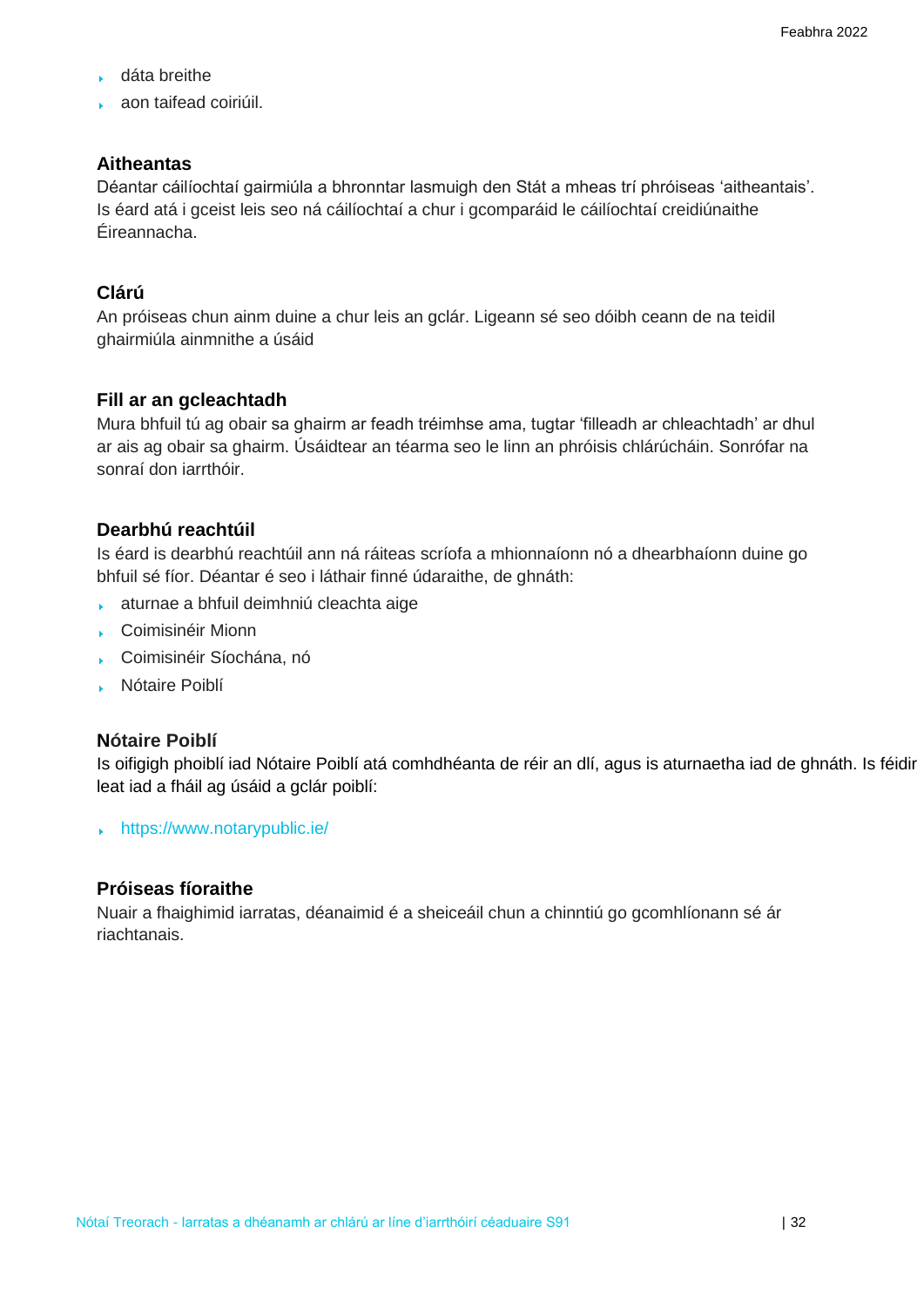# <span id="page-32-0"></span> **Teagmhálaithe úsáideacha**

#### **Faisnéis do Shaoránaigh**

Suíomh gréasáin:

[https://www.citizensinformation.ie/](http://www.citizensinformation.ie/)

#### Guthán:

0761 07 4000

#### **Feidhmeannacht na Seirbhíse Sláinte (HSE)**

Suíomh gréasáin:

[https://www.](http://www.hse.ie/)hse.ie/

#### Guthán:

1800 700 700

nó ó lasmuigh d'Éirinn

00 353 1 240 8787.

#### **An Biúró Náisiúnta Grinnfhiosrúcháin**

Suíomh gréasáin:

<https://vetting.garda.ie/>

#### **Coimisinéir Síochána**

Suíomh gréasáin:

[http://www.justice.ie/en/JELR/Pages/Peace\\_commissioners](http://www.justice.ie/en/JELR/Pages/Peace_commissioners)

#### **Comhlachtaí gairmiúla**

Le haghaidh liosta de na comhlachtaí gairmiúla tabhair cuairt le do thoil ar shuíomh gréasáin HSE:

<https://www.hse.ie/>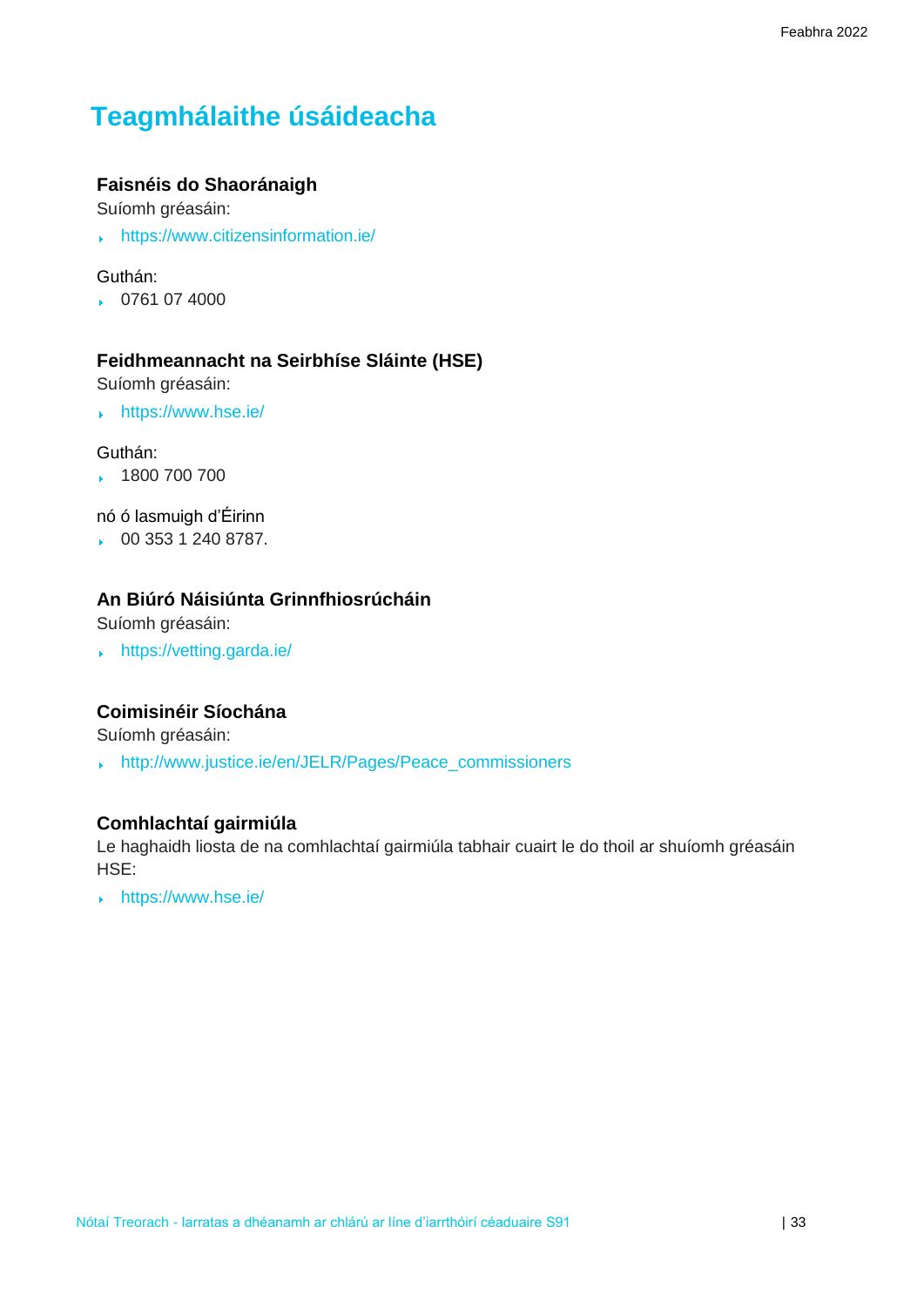# <span id="page-33-0"></span>**Déan teagmháil linn le do thoil má tá aon cheist agat**

Tá súil againn go raibh na nótaí treorach seo cabhrach. Má tá ceist nó deacracht theicniúil agat, déan teagmháil linn le do thoil, trí ríomhphost:

[registration@coru.ie](mailto:registration@coru.ie)

#### Guthán:

01 293 3160.